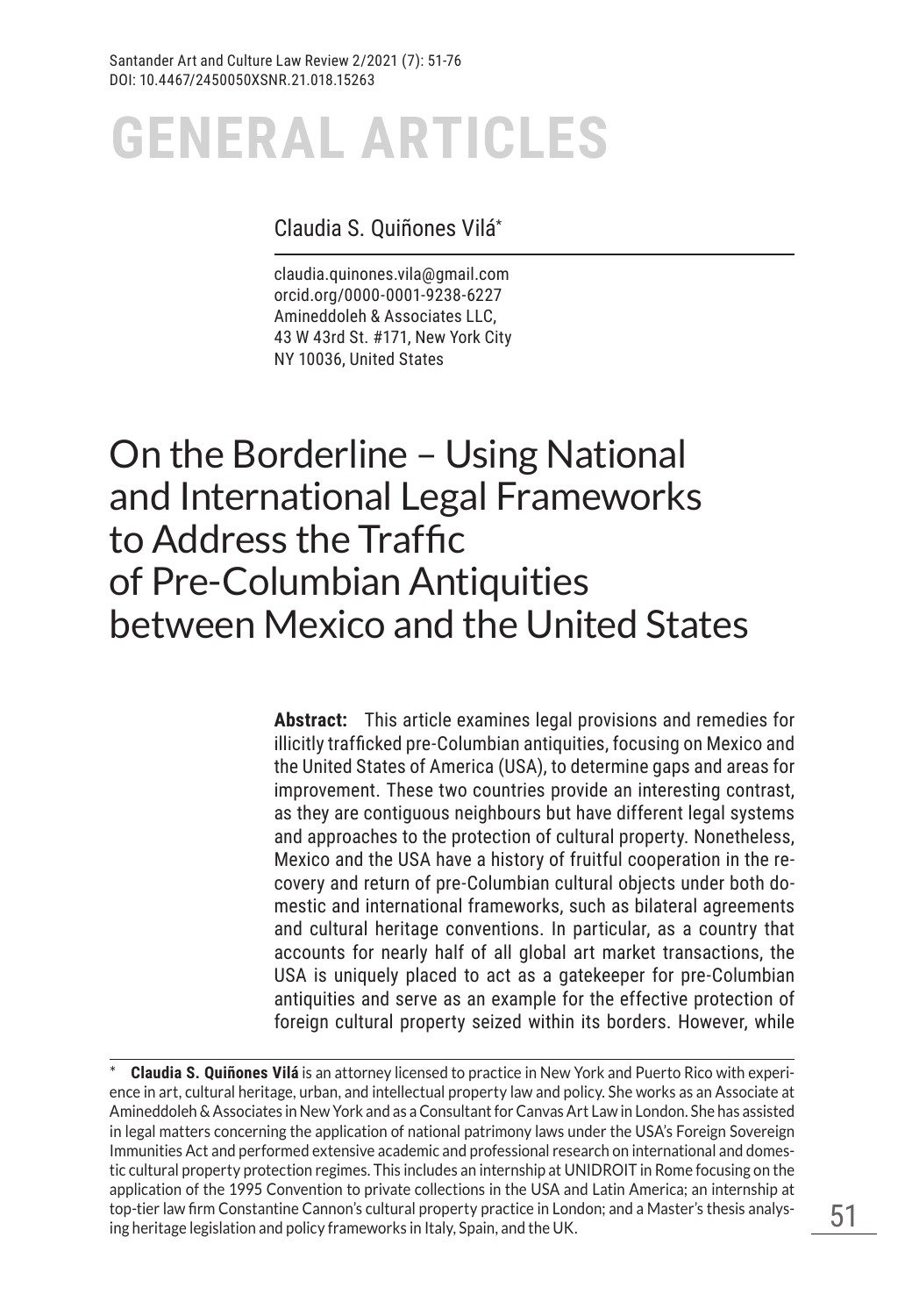Claudia S. Quiñones Vilá

the examination of Mexico and the USA provides a useful case study, the illicit traffic of these objects should not be viewed in isolation or characterized as solely a regional problem. Globalization and the international nature of the art market require a more expansive view of the subject, while still taking countries' legal and cultural specificities into account. A balanced and holistic approach will help increase the effectiveness of both national and international remedies; this will improve the legitimate market as a whole and curb illicit trafficking. By tackling the problem at both ends of the supply chain and increasing visibility, the possibilities of success shall rise.

**Keywords:** antiquities, illicit trafficking, art market, cultural property protection, legal frameworks

# Introduction

Cultural heritage, in both its tangible and intangible forms, is a non-renewable resource of great importance for humankind. While States are tasked with safeguarding cultural heritage for current and future generations, cultural objects are also subject to commerce and ownership by private parties. The multi-faceted dimensions of cultural heritage thus present a challenge for its regulation and the enforcement of applicable legislation, depending on a country's particular approach to these types of goods. This is further complicated by the fact that it is not unusual for transactions involving cultural objects to take place across several jurisdictions. For instance, a Mexican pre-Columbian antiquity<sup>1</sup> may have been smuggled into the United States (USA), sent to the United Kingdom (UK) for sale at auction, and purchased by a resident of China for display at their residence in Australia. As a result, cultural heritage occupies a distinct position in the national and international legal landscape, which must be taken into account when proposing or enforcing remedies. Although items such as the Benin Bronzes have been at the forefront of debates on returns and restitutions, less attention has been paid to Indigenous artifacts hailing from Latin America. As Jorge Sánchez Cordero<sup>2</sup> has indicated:

To defuse the charge of eurocentrism, we need to move the focus to other latitudes such as the American continent and analyze the legal mechanisms for the protection of cultural objects that exist there. […] Illegal and unscrupulous excavations of Pre-Columbian archaeological sites have meant the loss of precious information not

<sup>1</sup> For purposes of this article, the term "pre-Columbian antiquities" refers to cultural property originating in Latin America prior to the Spanish Conquest in the late 15th century, encompassing ceramics, metalwork, stonework, and figurines. This includes, but is not limited to, items from the Mayan and Aztec cultures, and focuses particularly on those located in or exported from Mexico.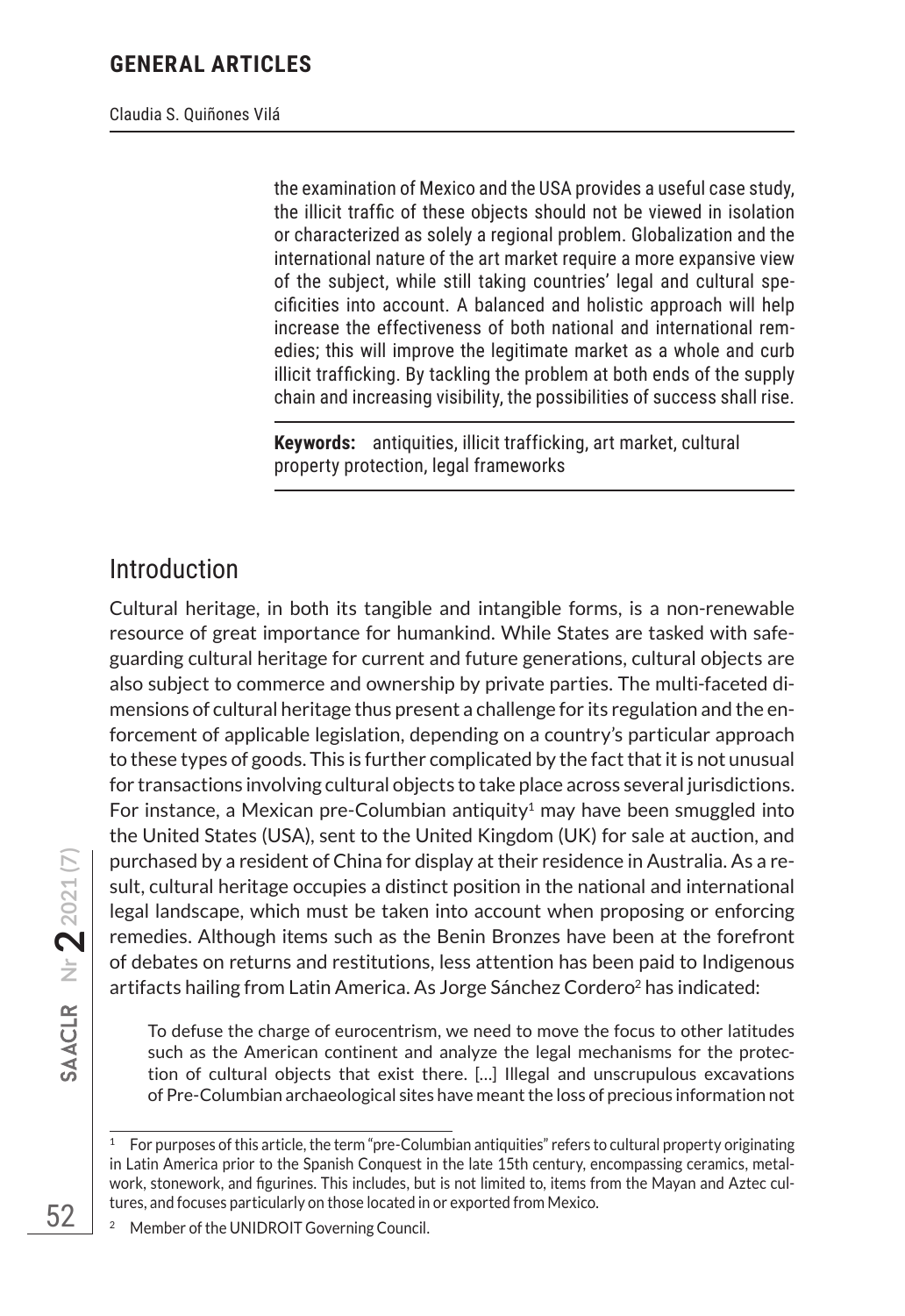only for the countries concerned, but for mankind in general. In effect, it is universal knowledge that resents the loss.<sup>3</sup>

While the art market is a lucrative business, cultural objects may fall within the scope of national laws prohibiting their private ownership, trade, import, or export. As a result, certain individuals have sought to circumvent legal prohibitions which prevent them from selling or purchasing such items openly. It has been said that the trade in illicit antiquities is one of the most lucrative criminal activities in the world, second only to the international narcotics trade,<sup>4</sup> and the international market for illegally obtained cultural objects is thought to have approached \$8 bil- $\frac{1}{2}$  lion.<sup>5</sup> Although concrete data is difficult to access, it is a demand-driven crime, often linked to terrorist financing, money laundering, and drug and weapons trafficking. Furthermore, antiquities trafficking dovetails with the legitimate cultural property market, which had an estimated value of \$64.1 billion in 2019.<sup>6</sup> Objects can infiltrate the market through falsified provenance documentation and the acts of unscrupulous dealers, as demonstrated by the recent case of Erdal Dere and Faisal Khan, who used the identities of deceased collectors to dupe buyers into purchasing questionably-sourced antiquities.7 Furthermore, given that sales in the gallery and dealer sector reached \$36.8 billion in 2019, illicit antiquities trafficking is a matter that concerns both public and private law.<sup>8</sup>

The following section provides an overview of the traffic in illicit antiquities, including pre-Columbian artifacts, to pinpoint market trends and obstacles that affect related transactions.

# Illicit Antiquities Trafficking: Trends and Obstacles

Over the past few decades, the problem of antiquities trafficking has not only increased, but also become more visible.9 This process takes various forms: (1) overseeing or directing the initial looting of objects from sites, including archaeological ruins; (2) facilitating, aiding, or taxing the transportation and smuggling of objects

<sup>3</sup> J. Sánchez Cordero, *The Protection of Cultural Heritage: A Mexican Perspective*, "Uniform Law Review" 2003, Vol. 8(1-2), pp. 566-567.

<sup>4</sup> R.D. Phelps, *Protecting North America's Past: The Current (and Ineffective) Laws Preventing the Illicit Trade of Mexican Pre-Columbian Antiquities and How We Can Improve Them*, "Texas Law Review" 2016, Vol. 94, p. 785.

<sup>5</sup> L. Amineddoleh, *The Role of Museums in the Trade of Black Market Cultural Heritage Property*, "Art Antiquity and Law" 2013, Vol. 18(2), p. 235.

<sup>6</sup> C. McAndrew, *The Art Market 2021: An Art Basel & UBS Report*, "Art Basel & UBS", 16 March 2021, p. 17, https://d2u3kfwd92fzu7.cloudfront.net/The\_Art\_Market\_2021.pdf [accessed: 11.05.2021].

<sup>7</sup> *US v. Erdal Dere and Faisal Khan*, Case No. 20-cr-501 (SDNY 2020). See Department of Justice press release, 22 September 2020, https://www.justice.gov/usao-sdny/pr/antiquities-dealers-arrestedfraud-scheme [accessed: 10.09.2021].

<sup>8</sup> C. McAndrew, op. cit., p. 18.

<sup>9</sup> N. Brodie, C. Renfrew, *Looting and the World's Archaeological Heritage: The Inadequate Response*, "The Annual Review of Anthropology" 2005, Vol. 34, p. 344.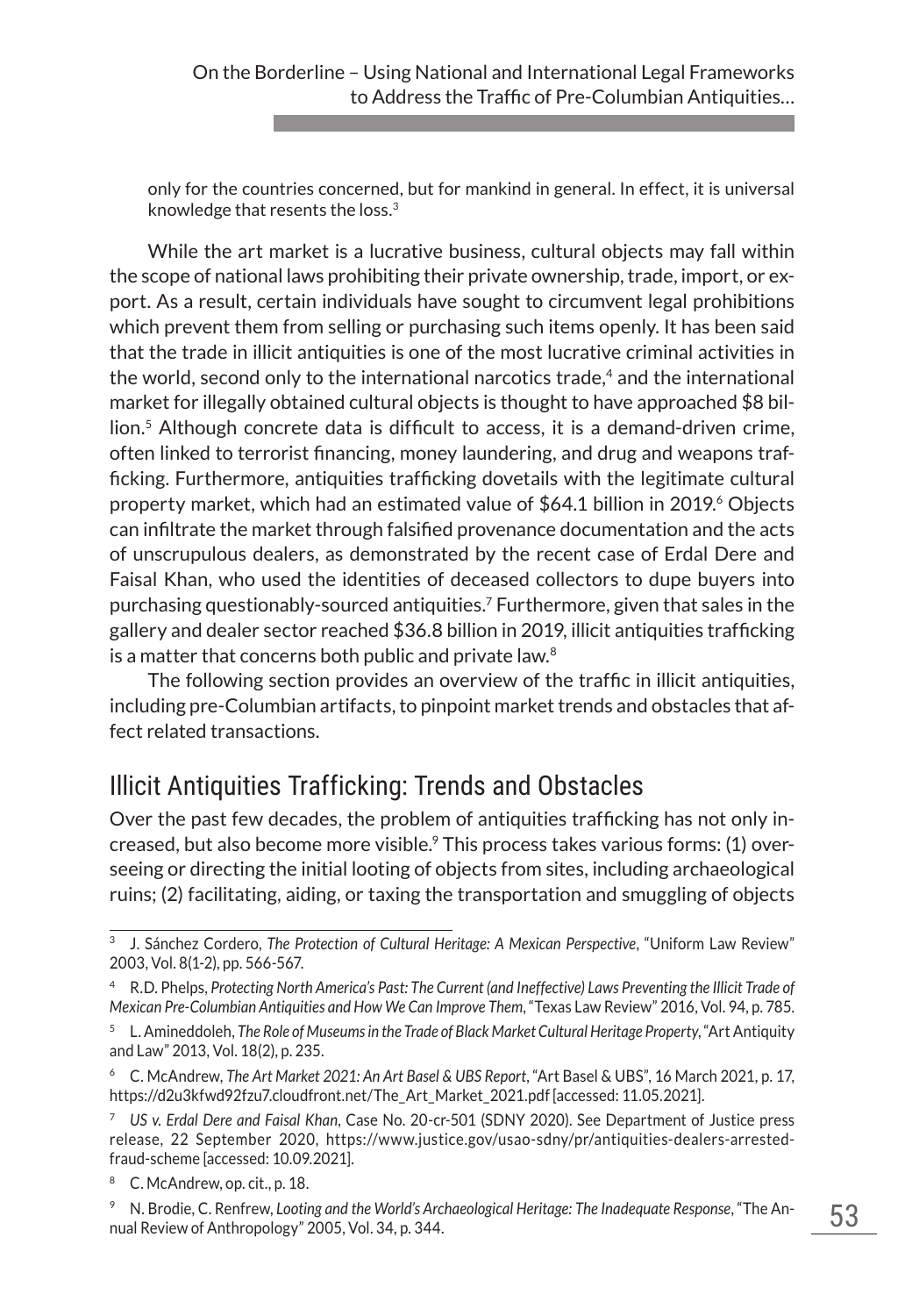#### Claudia S. Quiñones Vilá

within and between countries; and (3) obtaining looted objects through theft or purchase. At each stage, illicit antiquities generate funds that can be sold or exchanged for weapons, equipment, or other black market goods. While tracking and disrupting these networks is highly important for reasons of national security as well as cultural protection, the clandestine nature of these transactions complicates the enforcement of legal remedies.10 In response, various countries with ties to the art market have enacted mechanisms to tackle this problem, ranging from financial controls to bilateral agreements and customs regulations. The USA itself recently amended its chief money laundering law to include antiquities dealers.11

However, persistent challenges hampering the effectiveness of these protective regimes remain. For instance, an object that is unlawfully exported from one State may be legally imported and sold in another (in the absence of applicable bilateral agreements or international treaties). Also, because there is no uniform legal definition as to what constitutes a cultural object, $^{12}$  these items are not granted the same level of protection across the board. Certain countries permit private ownership of designated cultural objects (with or without restrictions) while others prohibit it entirely. The concepts of "due diligence" and "good faith purchasers" (discussed in greater detail below) create additional friction in the event of disputes, as there is no centralized judicial or adjudicative body dealing with such cases, or guidelines establishing legal standards for determining ownership.<sup>13</sup> As a result, legal, political, and economic factors contribute to the uneven application of remedies for illicit antiquities trafficking.

Regarding pre-Columbian antiquities, these have been subject to looting and theft since the Spaniards arrived on American shores in the late 15th century, but international demand for these objects rose sharply during the 20th century. As points of sale shifted from local cities towards global metropolises,

trafficking networks (both simple and complex) grew to fill the important middle transit stage of the antiquities smuggling chain and the pillage of archaeological sites rose sharply. Because most Latin American countries outlawed the export of antiquities before an international market grew for them, all the Latin American antiquities on the market were tainted by crime and were illegal in some jurisdictions. This is still the case.<sup>14</sup>

<sup>13</sup> M. Sargent et al., op. cit., p. 7.

<sup>10</sup> M. Sargent et al., *Tracking and Disrupting the Illicit Antiquities Trade with Open-Source Data*, RAND Corporation, 2020, p. iii, https://www.rand.org/content/dam/rand/pubs/research\_reports/RR2700/RR2706/ RAND\_RR2706.pdf [accessed: 10.05.2021].

<sup>11</sup> N. McGreevy, *How a New Law Will Impact the U.S. Antiquities Trade*, "Smithsonian Magazine", 11 January 2021, https://www.smithsonianmag.com/smart-news/congress-increase-regulations-antiquities-tradeus-180976712/ [accessed: 11.05.2021].

 $12$  Related terms include cultural heritage, cultural property, ancient artifacts, and works of art, to name a few.

<sup>14</sup> D. Yates, *Illicit Cultural Property from Latin America: Looting, Trafficking, and Sale*, in: F. Desmarais (ed.), *Countering Illicit Traffic in Cultural Goods: The Global Challenge of Protecting the World's Heritage*, ICOM, Paris 2015, p. 37.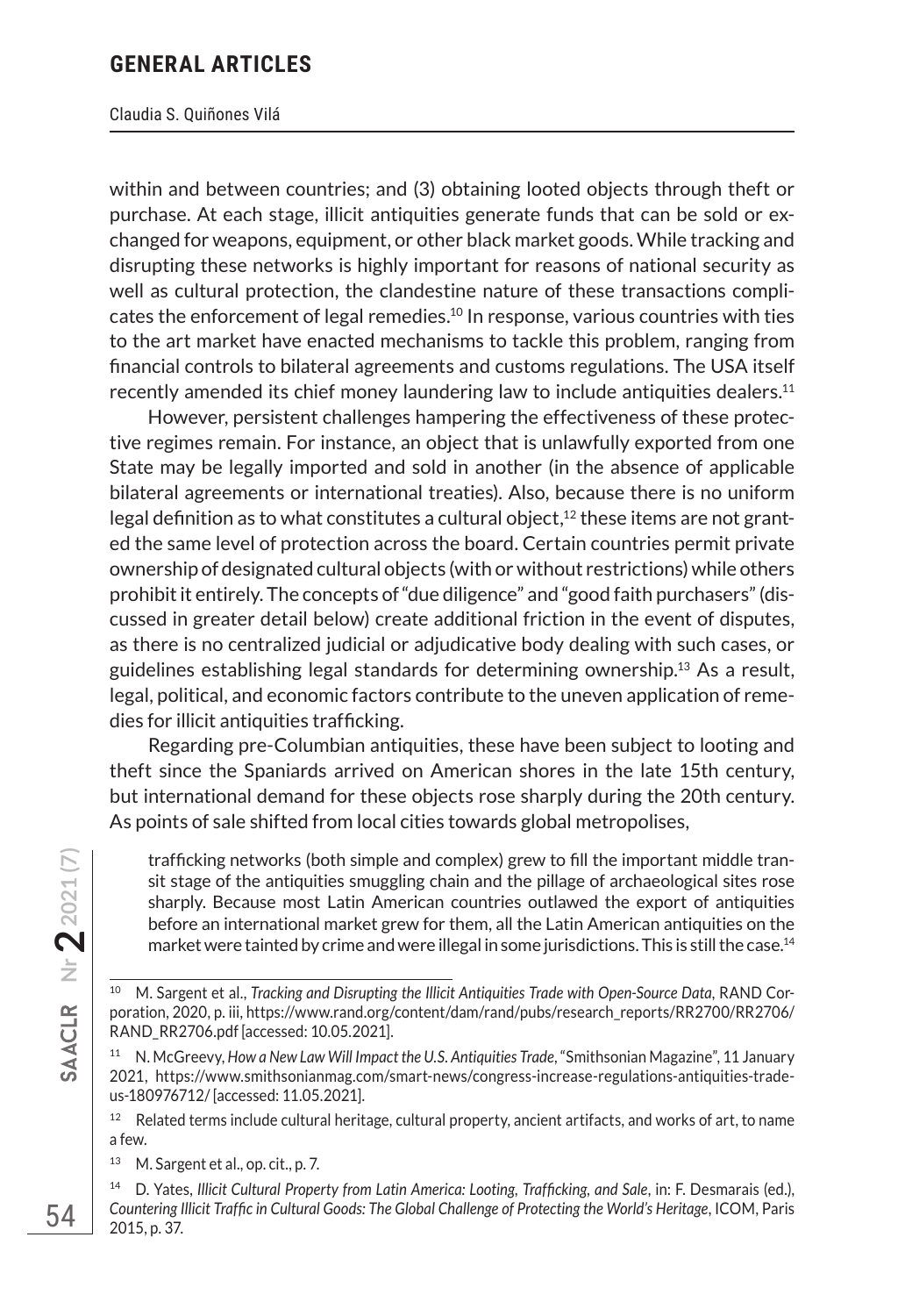Moreover, Donna Yates indicates that despite the presence of patrimonial laws, Latin American countries were commonly subjected to "disrespect and indignity by the antiquities trade", with pre-Columbian antiquities suffering the brunt of looting and trafficking.<sup>15</sup>

Because pre-Columbian artifacts do not belong solely to one nation or Indigenous group, Latin American laws focus on criminalizing the traffic of such items irrespective of their origin.<sup>16</sup> This is especially important given their high market demand. Mayan stelae, or free-standing commemorative monuments erected in front of pyramids or temples and made from limestone, are frequent casualties of criminal activity. Looters typically hack them into smaller pieces to facilitate their transport and label them as "personal effects" in order to bypass customs regulations upon departure and entry. Interest from wealthy collectors, museums, and dealers has also fuelled "made-to-order" thefts, implicating corrupt local officials.17 Furthermore, looters are often aided by the local population in rural areas, who are economically disadvantaged, under-educated, and may see such thefts as a victimless crime.

Artifact-rich sites are usually identified by locals, who sell the relevant information to crime groups or notify intermediaries to finance illicit digging. Once removed, the artifacts enter the possession of an in-country intermediary, who arranges transit to an out-of-country intermediary, who then receives and "cleans" the items when necessary. The items are subsequently placed on the legitimate market or offered directly to purchasers.18 Cultural institutions and private collectors prize all kinds of pre-Columbian antiquities, such as polychrome vessels, gold funerary masks, stone altars, and sculptured figurines.<sup>19</sup> Powerhouse auctioneers Christie's<sup>20</sup> and Sotheby's each offer pre-Columbian antiquities for sale. According to Sotheby's, auctions of these items have realized nearly \$45 million over the past 15 years. $21$ 

This means that a new approach is required to effectively tackle illicit pre-Columbian artifacts entering domestic and international markets. The following section discusses international law instruments that address illegal antiquities trafficking, which can be leveraged alongside national laws for the protection of vulnerable cultural objects.

<sup>18</sup> Ibidem.

<sup>15</sup> Ibidem.

<sup>16</sup> For instance, some groups like the Maya were migratory. See J. Sánchez Cordero, *The Protection…*, pp. 568-569.

<sup>17</sup> L.S. Potter, B. Zagaris, *Toward a Common U.S.-Mexican Cultural Heritage: The Need for a Regional Americas Initiative in the Recovery and Return of Stolen Cultural Property*, "Global Business and Development Law Journal" 1992, Vol. 5(2), pp. 635-636.

<sup>19</sup> D. Yates, op. cit., pp. 33-34.

<sup>20</sup> https://www.christies.com/departments/Pre-Columbian-Art-91-1.aspx.

<sup>21</sup> https://www.sothebys.com/en/departments/pre-columbian-art.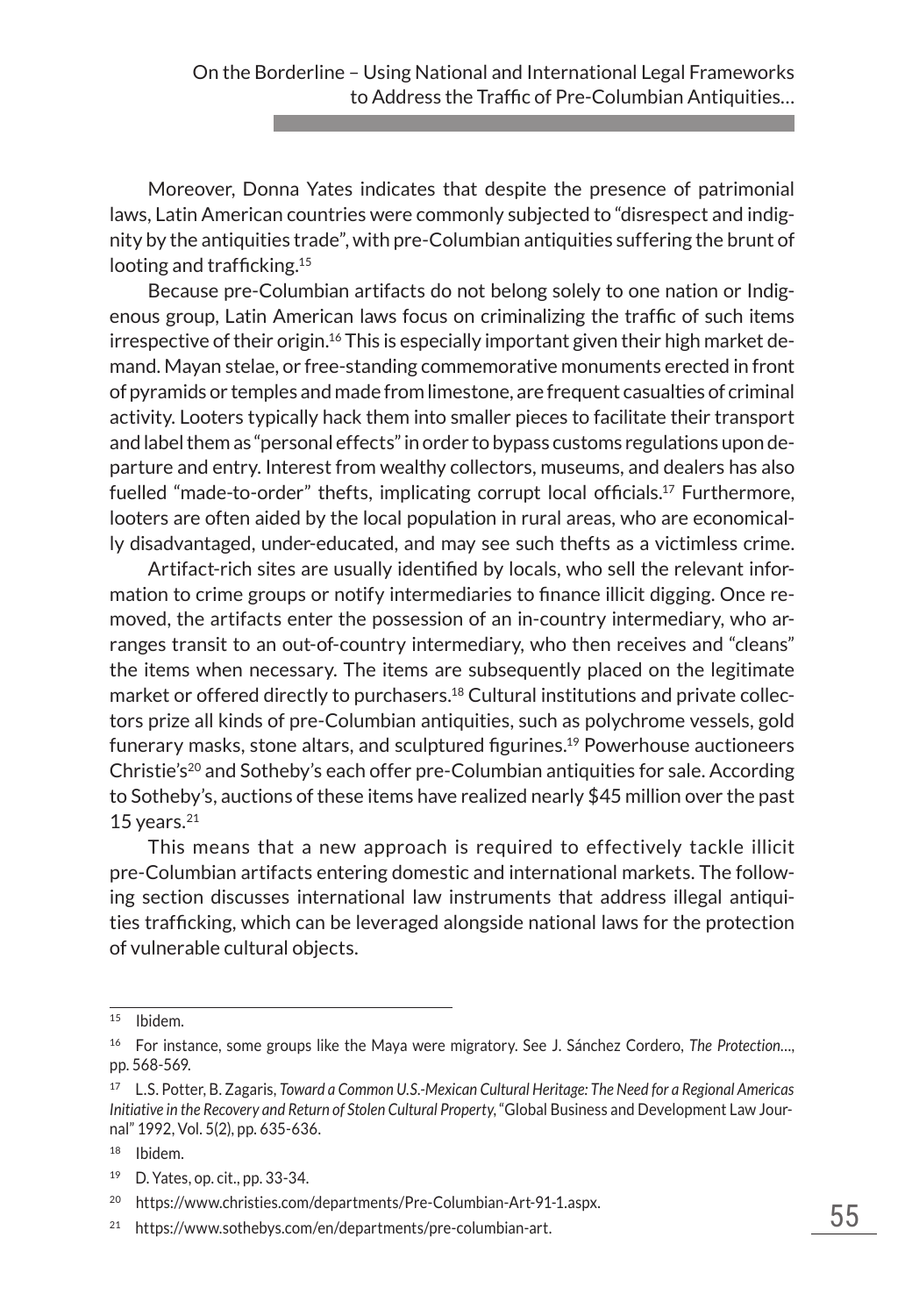Claudia S. Quiñones Vilá

# International Law Framework

The global nature of antiquities trafficking makes it a priority for international cooperation, given the frequent cross-border nature of transactions. However, debates on the regulation of the antiquities trade are ongoing. Collectors, dealers, and institutions argue that outlawing the trade altogether will drive objects further underground, and that it is better for purchasers to serve as the custodians of antiquities. Source countries and local communities argue that this heritage possesses a special significance that warrants repatriation. Policy-makers are caught between these two polarized views, although negative consequences often result from stringent legislation that fails to account for practical realities.<sup>22</sup> With a highly profitable market and international relations at stake, effective regulation that takes feasible measures into account is more important than ever.

The looting and intentional destruction of cultural property, particularly as a result of conflict, has been addressed in international law, as looters commonly deprive nations, cultural and ethnic groups, and humankind of important archaeological information about artifacts by removing them from sites without adhering to conservation measures, thereby diminishing their historical context, educational value, and even causing physical damage. $^{23}$  The 1954 Hague Convention for the Protection of Cultural Property in the Event of Armed Conflict and Resolutions by the United Nations Security Council<sup>24</sup> demonstrate the international community's acknowledgement of antiquities trafficking as a grave threat affecting humanity as a whole. Significantly, the International Criminal Court (ICC) has ruled that perpetrating the unlawful destruction of cultural heritage may be considered a war crime.25 However, it is important to combat harmful actions that affect cultural heritage outside of conflict as well.

The 1970 UNESCO Convention on the Means of Prohibiting and Preventing the Illicit Import, Export and Transfer of Ownership of Cultural Property  $("1970$  Convention")<sup>26</sup> was the first legal instrument to tackle the illicit international trade in cultural property during peacetime.<sup>27</sup> It states that: "The import, export or transfer of ownership of cultural property effected contrary to the provisions adopted under this Convention by the States Parties thereto, shall be illicit" (Article 3). However, the Convention is founded on a philosophy of government action and

- <sup>25</sup> *The Prosecutor v. Ahmad Al Faqi Al Mahdi* (Case No. ICC-01/12-01/15).
- <sup>26</sup> 14 November 1970, 823 UNTS 231.

**Nr 22021 (7)**

<sup>22</sup> A. Bauer, *New Ways of Thinking about Cultural Property: A Critical Appraisal of the Antiquities Trade Debates*, "Fordham International Law Journal" 2007, Vol. 31, pp. 693-695.

<sup>23</sup> L. Amineddoleh, op. cit., pp. 227-228 and 230-231.

<sup>24</sup> Resolutions 2199 (2015), 2253 (2015), 2347 (2017), 2368 (2017).

<sup>27</sup> R.D. Phelps, op. cit., p. 789; M. Schneider, *The 1995 UNIDROIT Convention: An Indispensable Complement*  to the 1970 UNESCO Convention and an Inspiration for the 2014/60/EU Directive, "Santander Art and Culture Law Review" 2016, Vol. 2(2), p. 151.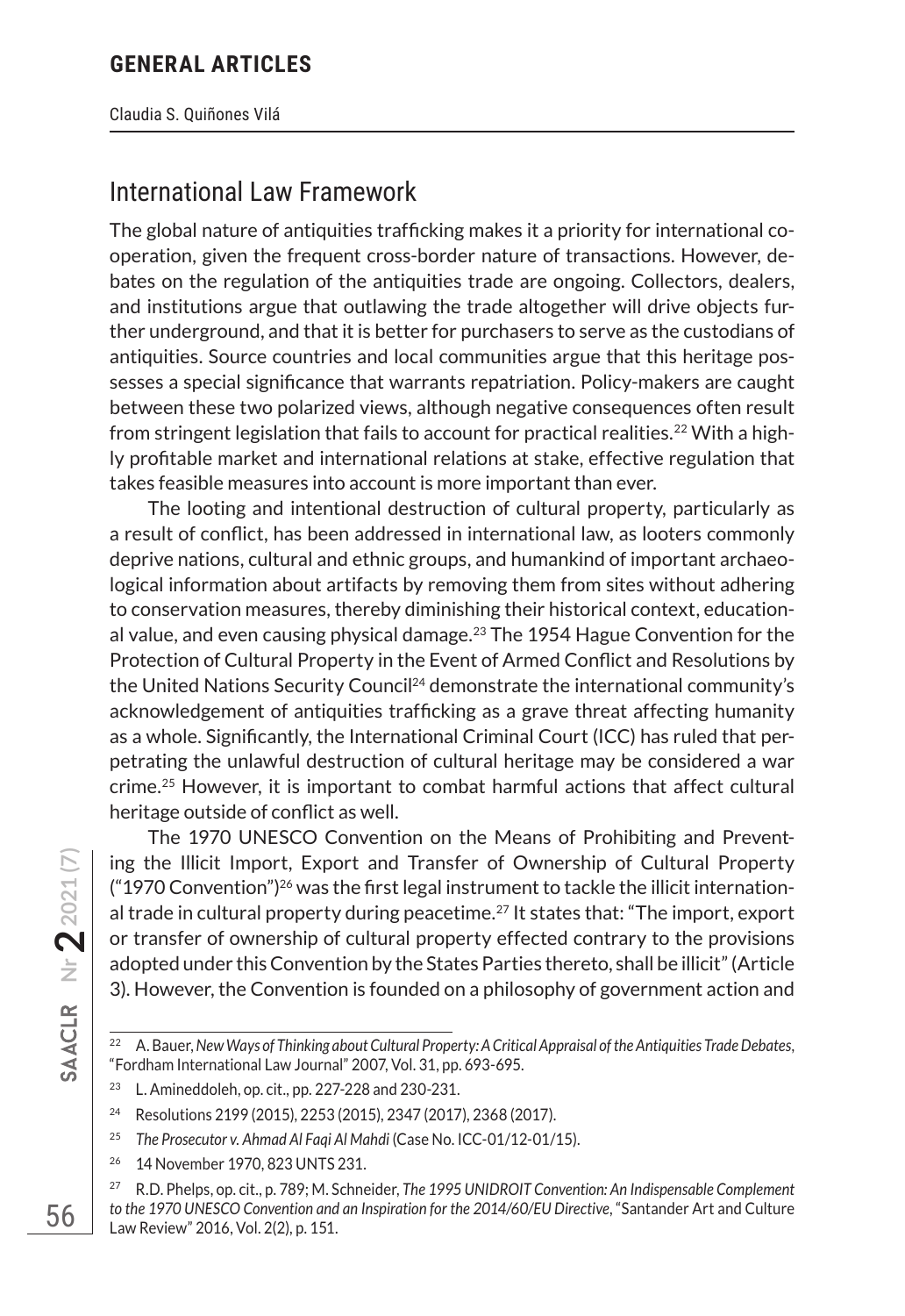requires States to designate cultural objects under domestic law before requesting their return.28 This means that not all cultural property qualifies for return under the instrument.<sup>29</sup> Article 7 provides that States shall recover and return cultural property that was illegally exported after the entry into force of the Convention in both the receiving State and the State of origin at the request of the State Party of origin. This request must be made through diplomatic channels, and the requesting State shall pay just compensation to an innocent person or a person with valid title to the object. The Convention further requires contracting States to adopt protective measures for cultural property in their territories, including specialized national legislation (Article 5), and to impose penal or administrative sanctions on anyone contravening the relevant prohibitions (Article 8). To date, 140 countries have ratified this Convention.30

While the 1970 Convention serves as an important tool to combat the trafficking of cultural property, its focus on public law and ensuing loopholes have allowed illegally-acquired items to slip through the cracks. The 1970 Convention only provides a mechanism for States to request the return of cultural property, leaving private owners without recourse if cultural objects were not officially designated as such under domestic law or if the State chose not to pursue their return.31 As a result, UNESCO asked UNIDROIT for assistance in drafting a private law instrument to serve as a complement to the 1970 Convention, and in due course the 1995 UNIDROIT Convention on Stolen or Illegally Exported Cultural Objects ("1995 Convention")<sup>32</sup> was born. It deals with the main weaknesses of the 1970 Convention while building on its strengths. $33$ 

Unlike its predecessor, the 1995 Convention does not require the prior designation of cultural property under national laws and includes a broad range of objects, such as those subject to clandestine excavation and unlawful export.<sup>34</sup> Significantly, it allows dispossessed owners to bring legal action in foreign courts for the restitution of stolen objects, although in cases of illegal export, only the State from which the object was illegally exported may request its return from a court

- <sup>30</sup> https://en.unesco.org/fighttrafficking/1970.
- <sup>31</sup> L.V. Prott, op. cit., p. 62.
- <sup>32</sup> 24 June 1995, 34 ILM 1322.
- <sup>33</sup> M. Schneider, op. cit., p. 154.

<sup>28</sup> L.V. Prott, *UNESCO and UNIDROIT: A Partnership against Trafficking in Cultural Objects*, "Uniform Law Review" 1996, Vol. 1(1), p. 62.

<sup>29</sup> Article 1 defines *cultural property* as that which "on religious or secular grounds, is specifically designated by each State as being of importance for archaeology, prehistory, history, literature, art or science" and falling into the categories set out in the article.

<sup>&</sup>lt;sup>34</sup> Article 3(2): "A cultural object which has been unlawfully excavated or lawfully excavated but unlawfully retained shall be considered stolen, when consistent with the law of the State where the excavation took place".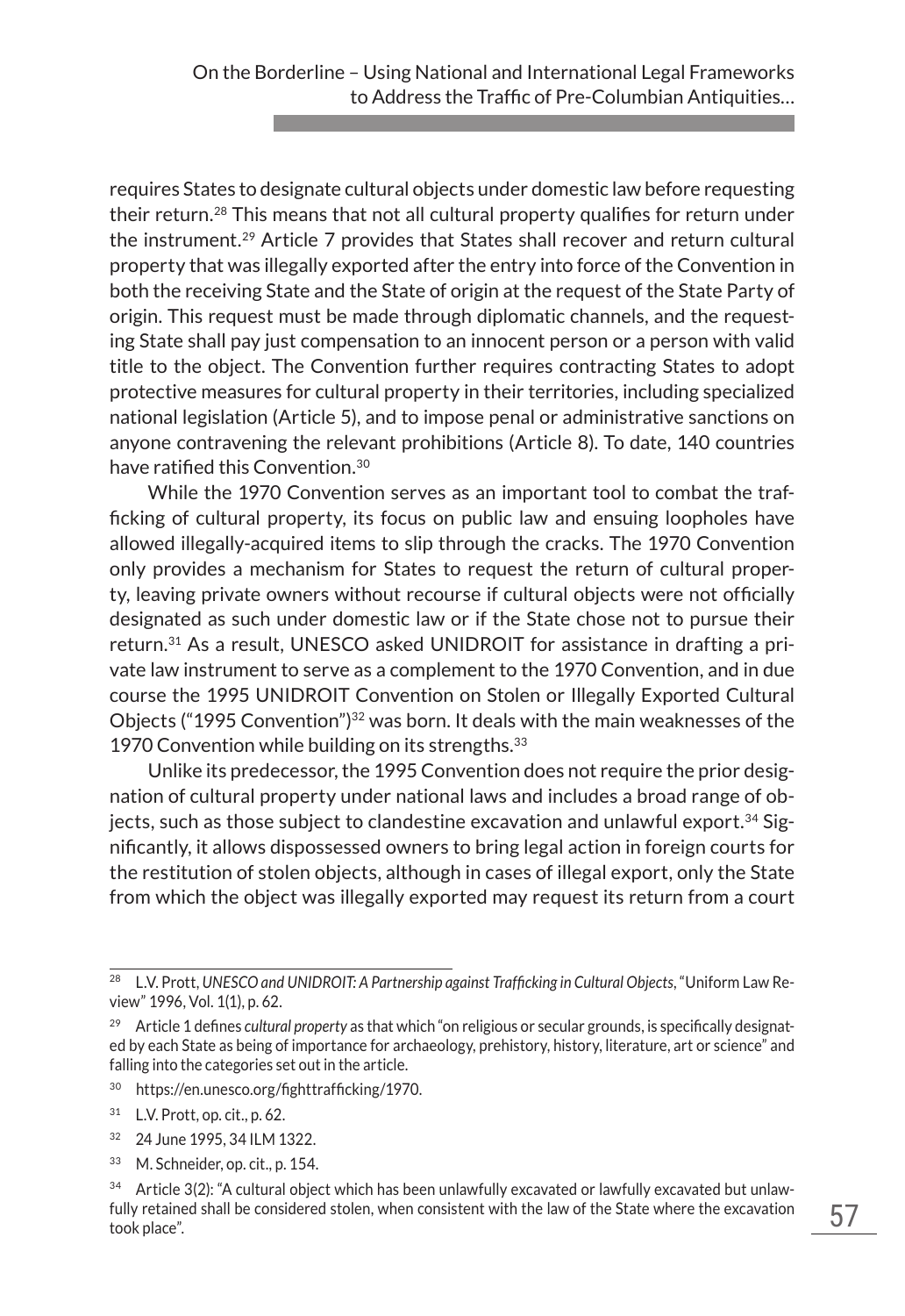#### Claudia S. Quiñones Vilá

or other competent authority.35 To date, 50 countries have ratified the 1995 Convention.36 Although the USA and Mexico are both parties to the 1970 Convention, neither State has ratified the 1995 Convention. Nonetheless, it is important to note that both Conventions aided in developing a cross-jurisdictional dialogue on the need for greater protection of cultural property vulnerable to looting, smuggling, and theft.

The following section focuses on national frameworks and discusses the applicable laws, treaties, and judicial interpretations in Mexico and the USA dealing with pre-Columbian antiquities to provide an in-depth view of the current situation.

# National Frameworks

#### Mexico

At the national level, many antiquities-rich countries have implemented patrimonial laws conferring ownership to the State of cultural objects over a certain age (typically 70-100 years) and/or of a certain type. There are also complementary laws governing private conduct, such as import/export regulations, customs restrictions, bilateral agreements, and international treaties. In keeping with this trend, Mexico has restrictive legislation in place for cultural objects which fall under the purview of the federal government. These umbrella statutes classify all antiquities of a certain age or older, whether discovered or still unknown, in public or private possession, as national property. $37$  Mexico was among the first countries to enact protective legislation for archaeological resources, beginning in the 1880s. Archaeological cultural heritage is still considered a core element of the country's protection regime, occupying a preferential position in legislation when compared to artistic and historic heritage. $38$  This is part of an overarching "nationalist project" whereby Mexico, as a postcolonial nation-state, is claiming the right to its own past and cultural identity in opposition to European authority.<sup>39</sup>

Mexico's chief law vesting ownership of cultural property in the State is the 1972 Cultural Protection Act.40 Article 28 of the Act defines *archaeological monuments* as "movable and immovable objects [which are] products of the cultures prior

<sup>35</sup> Article 5(3).

<sup>36</sup> https://www.unidroit.org/status-cp.

<sup>37</sup> L.S. Potter, B. Zagaris, op. cit., pp. 667-669.

<sup>38</sup> J. Sánchez Cordero, *The Evolving Landscape of Mexican Cultural Heritage*, in: *The Preservation of Cultural Heritage. The Combat against Illicit Trafficking of Cultural Property*, Instituto de Investigaciones Jurídicas, Universidad Nacional Autónoma de México, Mexico 1997, p. 319.

<sup>&</sup>lt;sup>39</sup> S. Valiant, *Why Was Mexico So Determined to Stop a Sale of Ancient Artefacts in Paris?*, "Apollo Magazine," 23 March 2021, https://www.apollo-magazine.com/mexico-ancient-artefacts-heritage-christies/ [accessed: 27.09.2021].

<sup>40</sup> Ley Federal sobre Monumentos y Zonas Arqueológicos, Artísticos, e Históricos, 6 May 1972, 312 D.O. 16 (Mex.).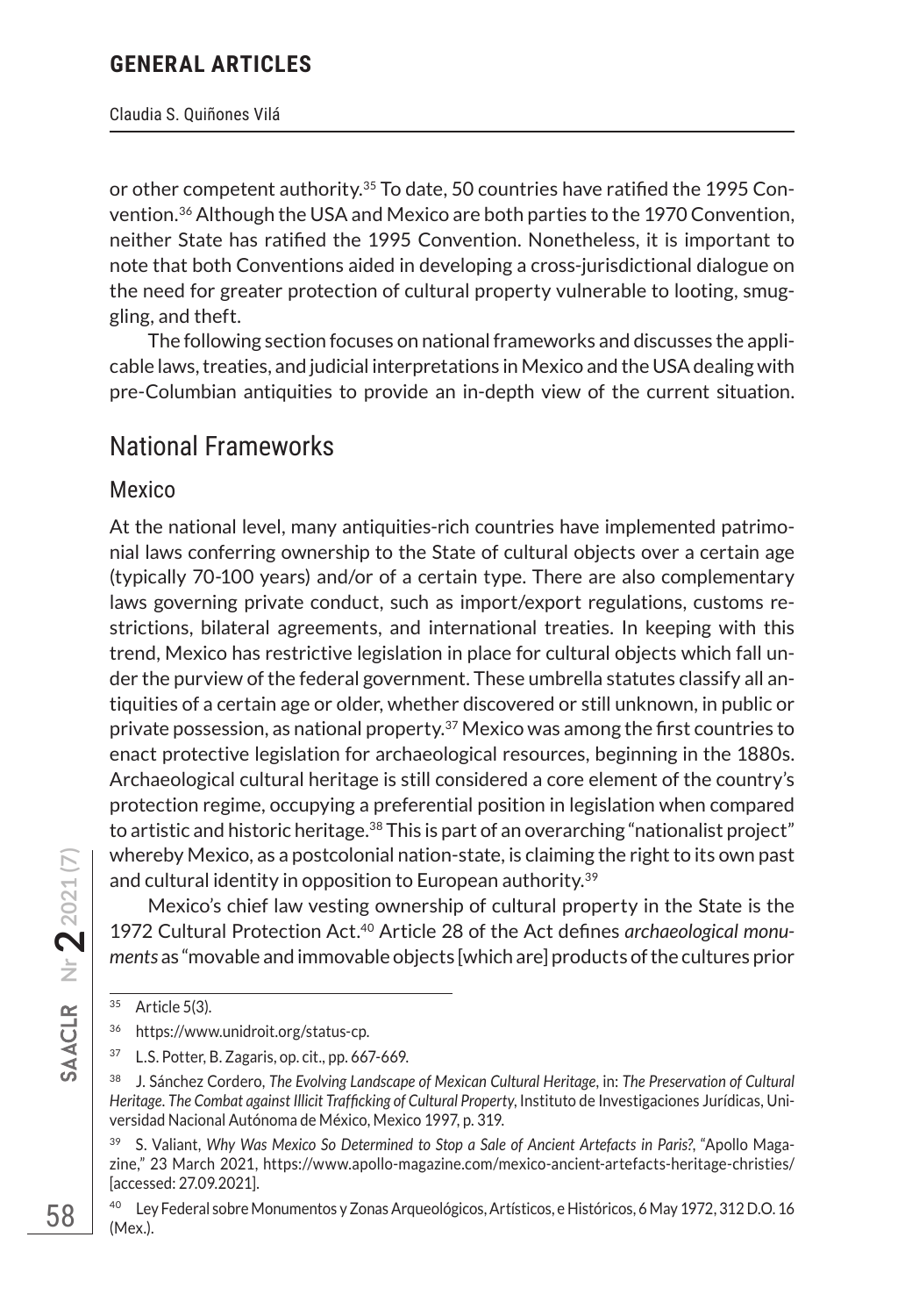to the establishment of the Spanish culture in the National Territory, as well as the human remains, flora and fauna related to these cultures". These items are considered *res extra commercium*, being inalienable and imprescriptible heritage that belongs to the State, and archaeological excavations may only take place under the auspices of the government or recognized scientific institutions.41 According to this patrimonial law, the government is not required to establish provenance or control over pre-Columbian antiquities in order to assert ownership vis-à-vis third parties.42 This is largely a result of the illicit trade in antiquities and its "corresponding drain on culturally significant objects".43 The Act completely prohibits the export of archaeological monuments unless they are part of a scientific or diplomatic exchange or for purposes of exhibition abroad on a temporary basis, as authorized by the President of the Republic or the relevant institution.<sup>44</sup>

However, this export ban has been criticized on the grounds that it incentivizes illegal trade by highlighting the desirability of pre-Columbian objects. This increases their worth and value while exposing the government's lack of financial resources to offer adequate protection and preservation for the large number of objects present in the country.45 Many items that hail from historical sites and ruins have not been officially discovered or inventoried, making it simpler for looters and intermediaries to remove the antiquities and smuggle them out of the country.<sup>46</sup> While transactions concerning pre-Columbian antiquities subject to private ownership before the entry into force of the Act are not directly covered, the reality is that as a result of the inalienability provision, trade only occurs privately or on the black market.<sup>47</sup> Mexico does have a law to combat money laundering in the art market,<sup>48</sup> but it does not apply to pre-Columbian antiquities.

The successful application of legislation in Mexico depends on the collaboration between the federal government, the States, the Counties, and the Government of the Federal District (Mexico City). It must also take into consideration the country's constitutional multiculturalism and policies concerning Indigenous peoples' rights. As a country with a diverse population that contains multiple national identities, social tensions often impinge upon regulatory efforts.<sup>49</sup> While States have a degree of autonomy and are permitted to legislate on certain matters, they

<sup>43</sup> L.S. Potter, B. Zagaris, op. cit., p. 669.

- <sup>45</sup> L.S. Potter, B. Zagaris, op. cit., p. 670.
- <sup>46</sup> R.D. Phelps, op. cit., p. 786.
- <sup>47</sup> J. Sánchez Cordero, *The Evolving Landscape…*, p. 346.

<sup>48</sup> Ley Federal para la Prevención e Identificación de Operaciones con Recursos de Procedencia Ilícita [Federal Law to Prevent and Identify Illegal Resources], 17 October 2012.

<sup>41</sup> Articles 27 and 30.

<sup>42</sup> R.D. Phelps, op. cit., p. 794.

<sup>44</sup> Articles 16, 27, 29.

<sup>49</sup> J. Sánchez Cordero, *The Evolving Landscape…*, pp. 325, 367-371.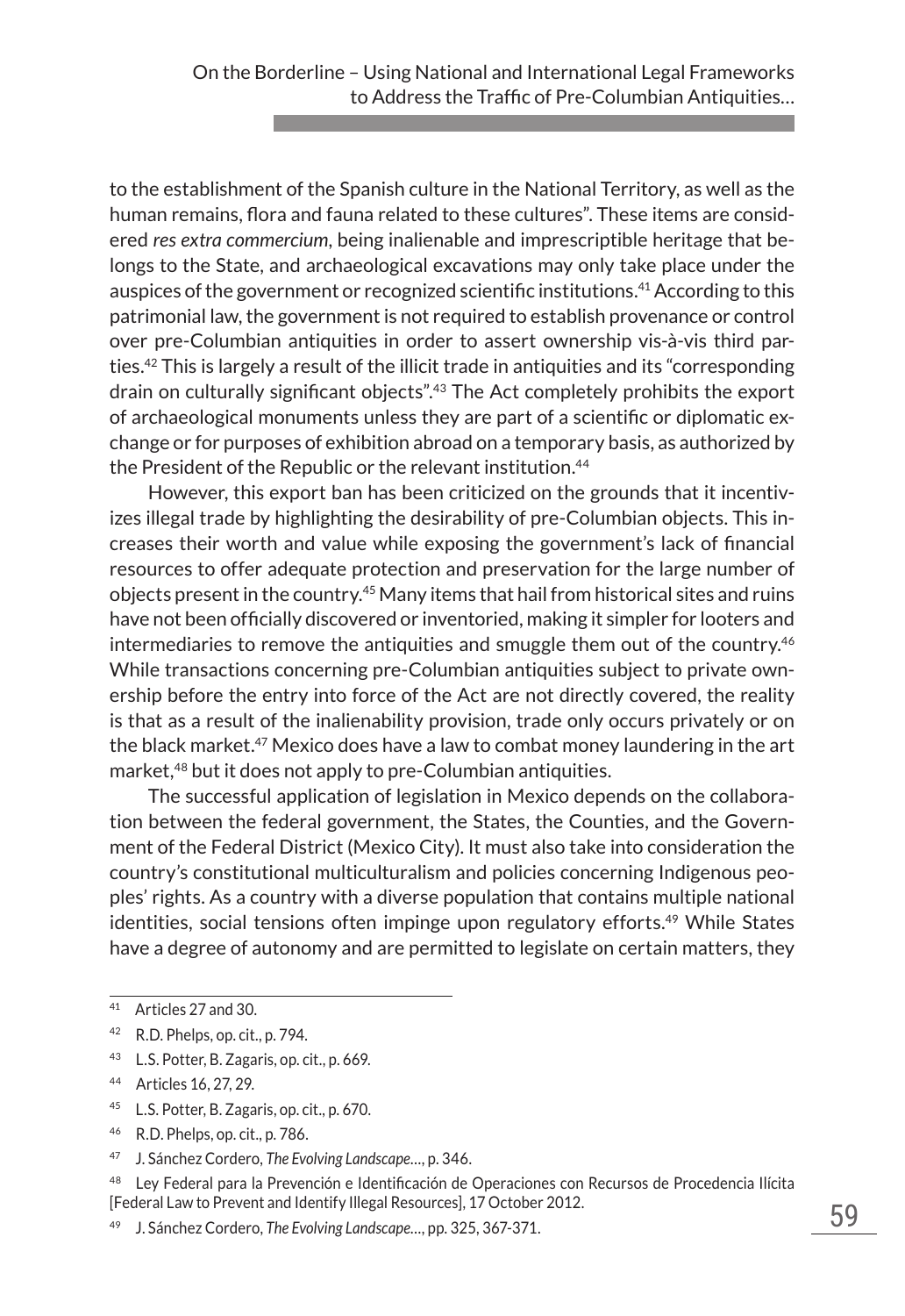#### Claudia S. Quiñones Vilá

must always comply with the General Constitution. This can place States with a high concentration of archaeological sites and antiquities, such as Yucatán, at a disadvantage under blanket federal regulation.50

At the national level, several specialized groups, such as the National Institute for Anthropology and History (NIAH), the Directorate for Security and Intelligence in Defense of Cultural Heritage, the Museum Security Committees, and National Councils on Legal Affairs, Archaeology, Cultural Heritage Protection, Museums and Exhibitions help safeguard Mexico's cultural heritage. Notably, a special investigative unit was also established to tackle crimes arising under the 1972 Act.<sup>51</sup> In 2011, NIAH announced the launch of a new unified database for cultural property, which allows for the inscription of cultural goods from anywhere within Mexico. It collects information on technical and academic criteria pertaining to the registration of heritage items which were previously dispersed, resulting in a standardized and publicly accessible system. Once inscribed online, each item in the database will be provided with a unique identifying number and accompanying details (such as type, material, dimensions, and provenance). NIAH stated that this is an invaluable tool that will aid the government to obtain greater knowledge and control over cultural property in the country, determine which conservation measures are required, establish greater protective mechanisms, and combat the illicit traffic of pre-Columbian objects. Given the tremendous quantity of cultural property in Mexico – including over 42,000 reported archaeological sites and approximately 1.8 million pre-Columbian objects – the register represents a concrete positive step towards the recovery of looted and smuggled goods.<sup>52</sup>

Mexico was one of the first States to ratify the 1970 Convention (in 1972), but has not ratified the 1995 Convention due to conflicts with national legislation; specifically, the issue of compensation for good faith purchasers.<sup>53</sup> Unfortunately, there is scant evidence that the 1970 Convention has had a meaningful impact on the illicit trade of Latin American cultural property, including pre-Columbian

<sup>&</sup>lt;sup>50</sup> See Ley de Preservación y Promoción de la Cultura de Yucatán [Law for the Preservation and Promotion of the Culture of Yucatán], 8 August 2005, http://www.archivogeneral.yucatan.gob.mx/files-content/ general/14d4b9111d2efa7a84d9f0a674c9ea2b.pdf; Reglamento para la Preservación de las Zonas de Patrimonio Cultural del Municipio de Mérida [Regulations for the Preservation of Cultural Heritage Zones in the Municipality of Merida], 4 July 2008, https://isla.merida.gob.mx/serviciosinternet/normatividad/files/ Reglamentos/PRESERV\_ZONAS\_PATR.pdf [both accessed: 18.09.2021].

<sup>51</sup> *Mexico. Report on the Implementation on [sic] the 1970 Convention on the Means of Prohibiting and Preventing the Illicit Import, Export and Transfer of Ownership of Cultural Property*, UNESCO, July 2015, http://www. unesco.org/new/fileadmin/MULTIMEDIA/HQ/CLT/pdf/MEXICO\_REPORT.pdf [accessed: 05.09.2021].

<sup>&</sup>lt;sup>52</sup> Sistema Único de Registro Público de Monumentos y Zonas Arqueológicos e Históricos. See Gobierno de México, Instituto Nacional de Antropología e Historia, *INAH estrena nuevo Sistema de registro de bienes culturales*, "Cultura", 11 March 2011, https://www.inah.gob.mx/boletines/786-inah-estrena-nuevo-sistema-de-registro-de-bienes-culturales [accessed: 11.05.2021].

<sup>53</sup> Mexico holds the belief that the State should not be required to pay for its own property in repatriation claims. See E. Duhne, J.P. Pérez, S. Chagoya, *Mexico*, in: B. Boesch (ed.), *The Art Collecting Legal Handbook*, Thomson Reuters, London 2013, p. 226.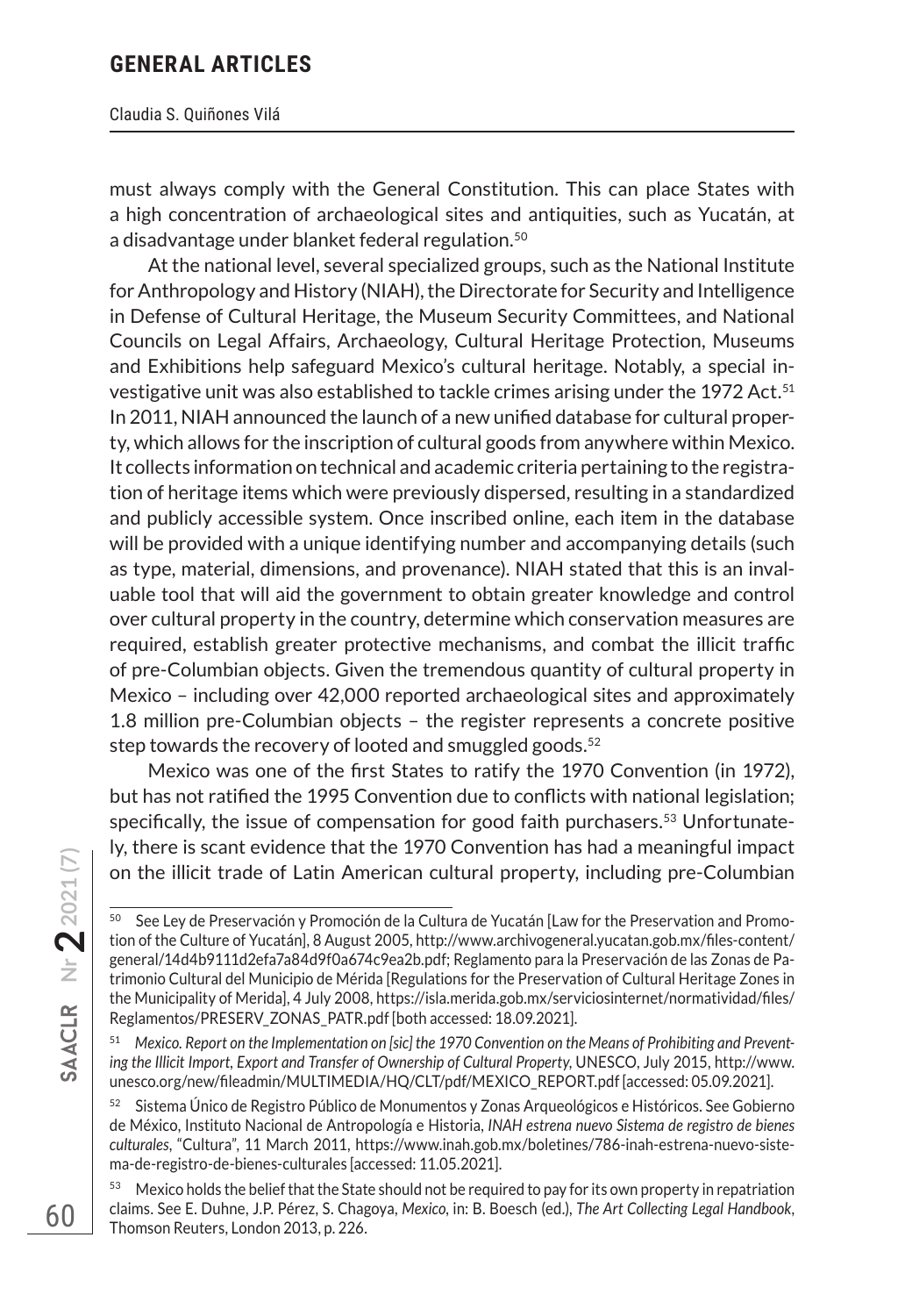antiquities. In fact, many high-profile antiquities were looted post-1970 and have not been recovered.54 The Mexican government has correspondingly become more aggressive in pursuing illegally exported and stolen cultural property abroad over the past decade. In March 2013, the governments of Mexico, Guatemala, Costa Rica, and Peru contested the sale of pre-Columbian art from the Barbier-Mueller Museum at Sotheby's Paris. The sale went ahead as planned; a French diplomat stated that the items did not appear on the Interpol database or ICOM Red List, and as such were not considered looted or stolen – even though pre-Columbian antiquities are underrepresented on both lists. However, nearly half of the lots failed to sell and the total amount fell far below the pre-sale estimate, indicating that public pressure may have played a role in staving off bidders.<sup>55</sup>

In September 2019, Mexico and Guatemala jointly denounced the auction of pre-Columbian artifacts at the French auction house Millon and stated their intent to sue to protect their interest in these items. Millon claimed the sale was "perfectly legitimate" and proceeded to sell 93% of the lots, netting  $\epsilon$ 1.2 million for the entire sale.<sup>56</sup> While Mexico's resistance was mainly a symbolic act (no litigation ensued), it serves as a cautionary tale for sellers, purchasers, and intermediaries participating in transactions involving Mexican cultural property. Although a legal case may fail, this type of moral claim can place a cloud on the future marketability of the objects and collectors may be subject to public scrutiny. Subsequently, NIAH lodged a formal protest against Christie's in February 2021 after it sold various pre-Columbian objects. While Christie's maintained that it was confident in the legitimate provenance of the items, Mexican historian and archaeologist Daniel Salinas Córdova indicated that the circumstances under which the items had left their places of origin were still unclear. He reiterated that auctioning pre-Columbian antiquities is dangerous because it "promote[s] the commercialization and privatization of cultural heritage, prevent[s] the study, enjoyment, and dissemination of the artifacts, and promote[s] archaeological looting".57

More recently, in September 2021, the Ministry of Culture and NIAH filed a complaint with the Mexican Attorney General's Office regarding the planned auction of 324 pre-Columbian artefacts by a German dealer (Gerhard Hirsch Nachfolger), of which at least 74 had been identified as Mexican in origin. Mexico joined Panama and other ambassadors from the Group of Latin America and the Caribbean (GRULAC) in protesting the sale via a press conference, highlighting that by selling

<sup>54</sup> D. Yates, op. cit., p. 40.

<sup>55</sup> K. Fitz Gibbon, *No More "Good Provenance"*, "Cultural Property News", 29 March 2013, https://culturalpropertynews.org/no-more-good-provenance/ [accessed: 07.05.2021].

<sup>56</sup> *French Auctioneer Defies Mexico with Sale of Pre-Columbian Artifacts*, "Reuters", 18 September 2019, https://www.reuters.com/article/us-mexico-france-art-idUSKBN1W326D [accessed: 11.05.2021]; V. Noce, Pre-Columbian Auction in Paris Goes Ahead in Face of Protest from Guatemala and Mexico, "The Art Newspaper", 19 September 2019, https://www.theartnewspaper.com/news/Guatemala [accessed: 11.05.2021].

<sup>57</sup> S. Valiant, op. cit.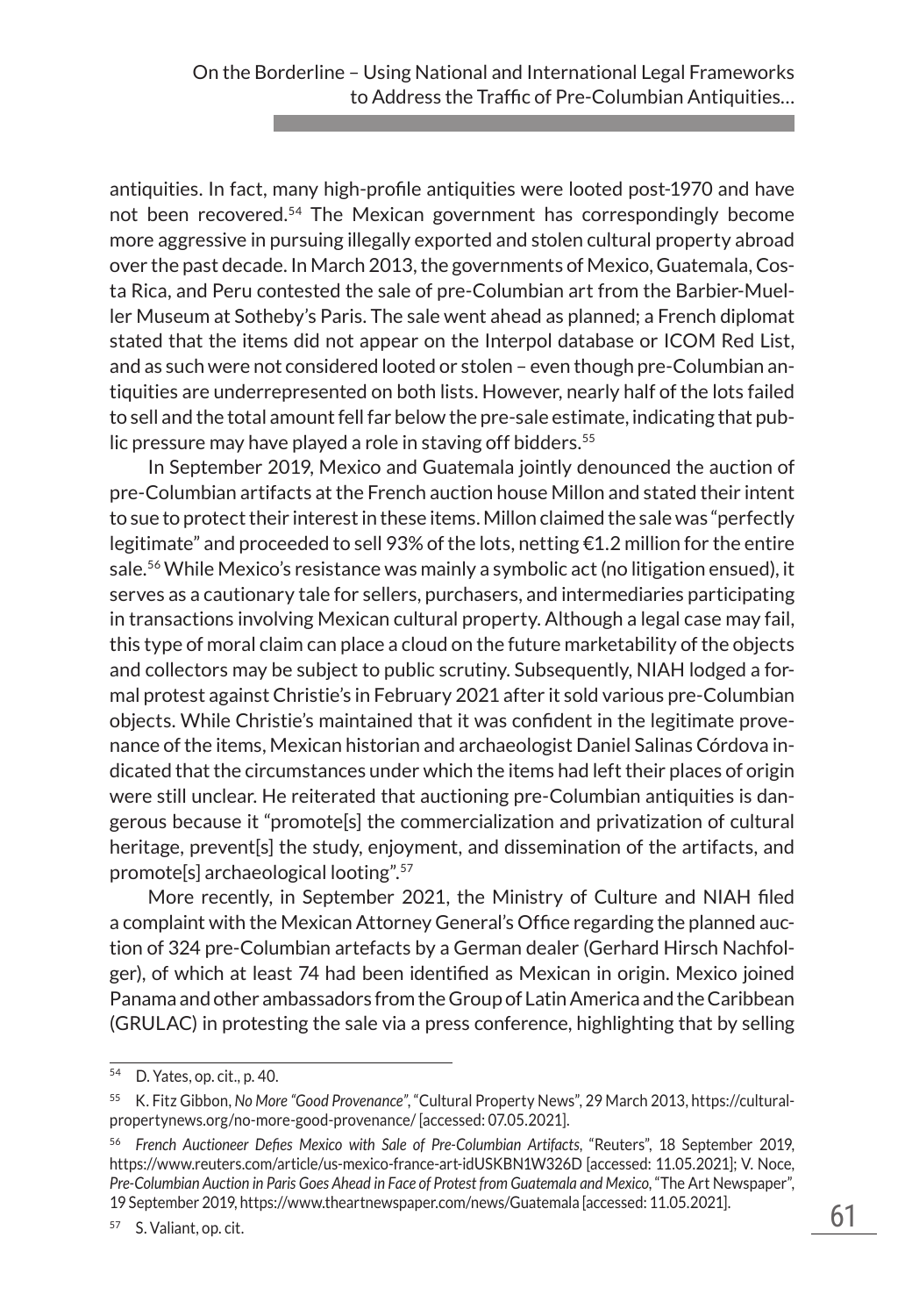#### Claudia S. Quiñones Vilá

these items the auction house is violating the national laws of the respective countries of origin as well as the moral rights of Indigenous communities. The Mexican ambassador to Germany, Francisco Quiroga, even visited the auction house personally to block the sale and appealed to the public via Twitter: "This trade is tainted with illegality and insensitivity". However, despite these efforts, the auction proceeded as planned on 21 September 2021. The stone mask of an Olmec dignitary valued at  $$117,000$  and tied to Mexico was among the items sold.<sup>58</sup> By contrast, Mexico was able to succeed in cancelling the auction of 17 pre-Columbian objects in Rome earlier that same month. The Mexican ambassador to Italy worked alongside the Carabinieri to secure the unsold pieces and block the delivery of those that had been sold. Mexico's Secretary of Culture, Alejandra Fraustro, stated that this was the result of "cultural diplomacy, of dialogue and the permanent work of two nations that recognize in their heritage one of their greatest treasures, symbols of their history, their identity and the most sacred thing that their peoples have".<sup>59</sup>

In addition to diplomatic cooperation, other international instruments can be used to provide additional support for the return of pre-Columbian antiquities. For instance, Mexico is a party to the 1994 General Agreement on Tariffs and Trade (GATT), which establishes a "national treasure" exception to the free trade of goods, in consideration of the protection of the country's cultural, archaeological, and historic heritage.<sup>60</sup> In 1976, the Organization of American States approved the San Salvador Convention on the Protection of the Archaeological, Historical and Artistic Heritage of the American Nations ("San Salvador Convention").<sup>61</sup> This Convention addresses the looting and dispossession of native cultural goods specifically within the Latin American context, noting that the protection and safeguarding of such objects depends on strong mutual respect and cooperation between the region's governments. Its measures are similar to the 1970 Convention, although the San Salvador Convention expressly targets unlawful excavation in addition to provisions on the export, import, removal, and return of cultural property (Article 9).

Although Mexico has not ratified the San Salvador Convention mentioned above, it has implemented various bilateral agreements with other Latin American countries, including El Salvador (1990), Belize (1991), Guatemala (1995), Bolivia

<sup>58</sup> T. Landsberg, *Looted Art: Mexico, Panama Protest Munich House Auction*, "DW", 21 September 2021, https://www.dw.com/en/looted-art-mexico-panama-protest-munich-house-auction/a-59248908 [accessed: 27.09.2021].

<sup>59</sup> T. Solomon, *Mexican Government Attempts to Halt German Auction of Pre-Columbian Artifacts*, "ARTnews", 20 September 2021, https://www.artnews.com/art-news/news/mexican-government-halt-sale-pre-columbian-artifacts-germany-1234604280/ [accessed: 28.09.2021].

<sup>60</sup> Article XX, Section f. See also E. Becerril, *Mexico*, in: J. Nafziger, T. Stoel, R. Kirkwood Paterson (eds.), *Handbook on the Law of Cultural Heritage and International Trade*, Edward Elgar Publishing, Cheltenham 2014, p. 271.

<sup>&</sup>lt;sup>61</sup> http://www.oas.org/en/sla/dil/inter\_american\_treaties\_C-16\_Convention\_Protection\_Archeological\_ Heritage.asp [accessed: 18.09.2021].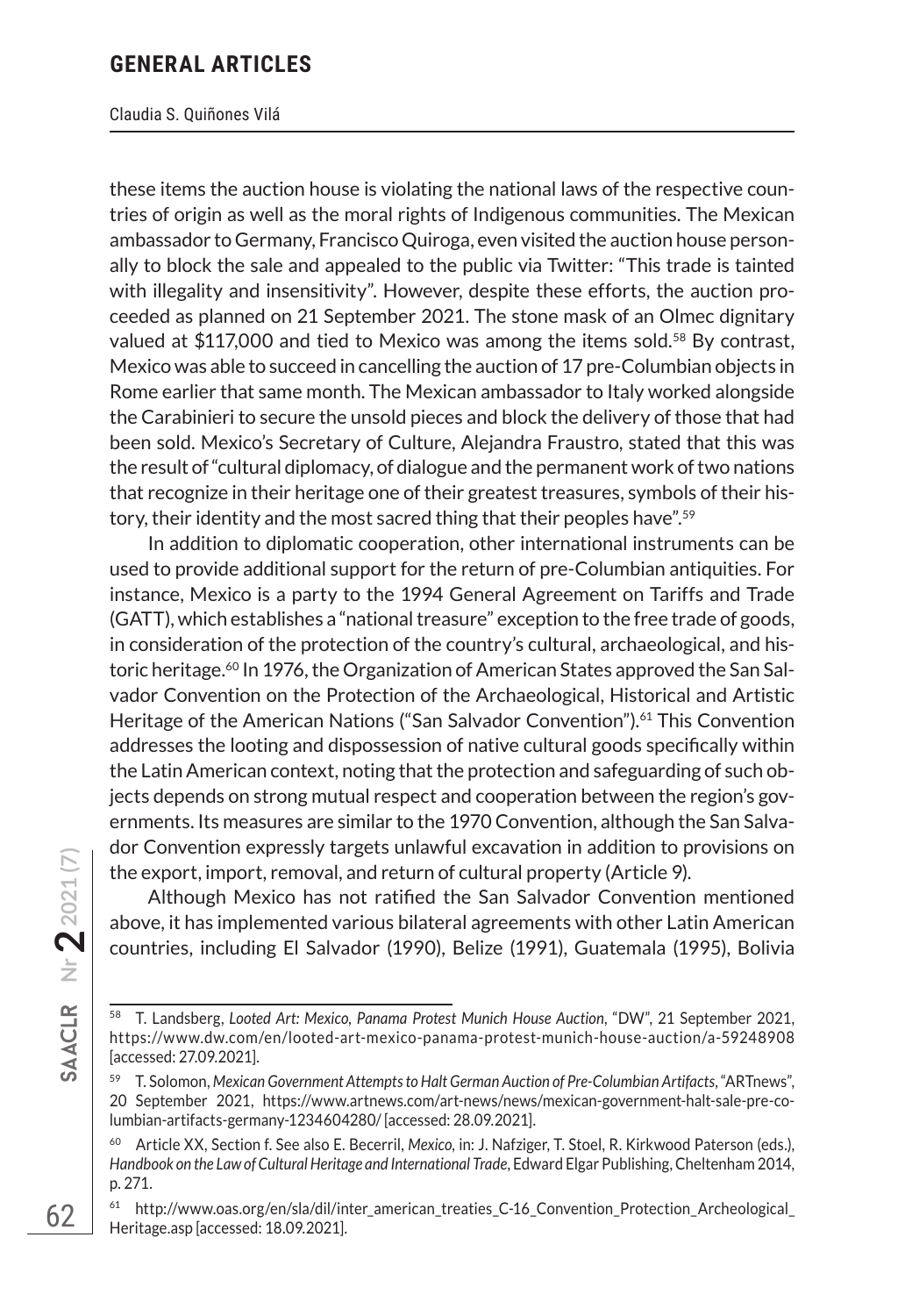(1998), Peru (2002), Uruguay (2012), Chile (2013), and Colombia (2015). These treaties focus on the restitution of illegally-exported cultural material and the protection of monuments; there is an overlap with the 1995 Convention regarding restitution concerning private parties, except that due diligence or good faith will not allow the purchaser to receive compensation. $62$  According to Mexico's periodic report on the implementation of the 1970 Convention, approximately 3,900 archaeological and historical objects were returned to the country as a result of bilateral agreements during 2007-2010.<sup>63</sup> Mexico also maintains diplomatic relations with other countries to encourage the exchange of information and facilitate the return of illicitly-exported cultural objects, which have recently borne fruit. In 2014, Mexico entered into a bilateral agreement with China<sup>64</sup> and it was announced in July 2021 that Mexico and France signed a "declaration of intent" to strengthen their cooperation in the field.<sup>65</sup> The rapprochement between Mexico and France is likely a result of the controversial Christie's auction earlier this year, and while there is no formal agreement in place yet, this diplomatic measure is encouraging.

In sum, Mexico has various laws at the individual state and federal levels (including international treaties) protecting pre-Columbian antiquities, but their enforcement is not sufficiently robust to prevent illicit trafficking. Various factors – lack of resources; insufficient coordination between public and private parties; the prevalence of organized crime; instability caused by the narcotics and weapons trades; and vast economic inequality – hamper the government's monitoring of vulnerable artefacts and contribute to these objects' illegal trade and export. <sup>66</sup> However, the main destination for pre-Columbian antiquities, the USA, has implemented statutory and judicial remedies that help compensate for the shortcomings at the source end of the supply chain.

#### USA

Mexico's earliest bilateral agreement, which is arguably one of its most significant, is with the USA. This bilateral agreement has been in place for 51 years and predates the implementation of the 1970 Convention in both countries. While Mexico is responsible for the prevention of antiquities trafficking as the country of origin of pre-Columbian objects, the USA – a country that accounts for the largest share of the global art market (44% as of  $2020^{67}$ ) and serves as the primary destination for

<sup>62</sup> E. Becerril, op. cit., p. 273.

<sup>63</sup> *Mexico. Report on the Implementation…*, p. 4.

<sup>64</sup> Ibidem.

<sup>65</sup> S. Ayuso, *México y Francia firman una "declaración de intenciones" contra el tráfico de bienes culturales*, "El País", 1 July 2021, https://elpais.com/mexico/2021-07-01/mexico-y-francia-firman-una-declaracionde-intenciones-contra-el-trafico-de-bienes-culturales.html [accessed: 05.09.2021].

<sup>66</sup> D. Yates, op. cit., p. 42.

<sup>67</sup> C. McAndrew, op. cit., p. 17.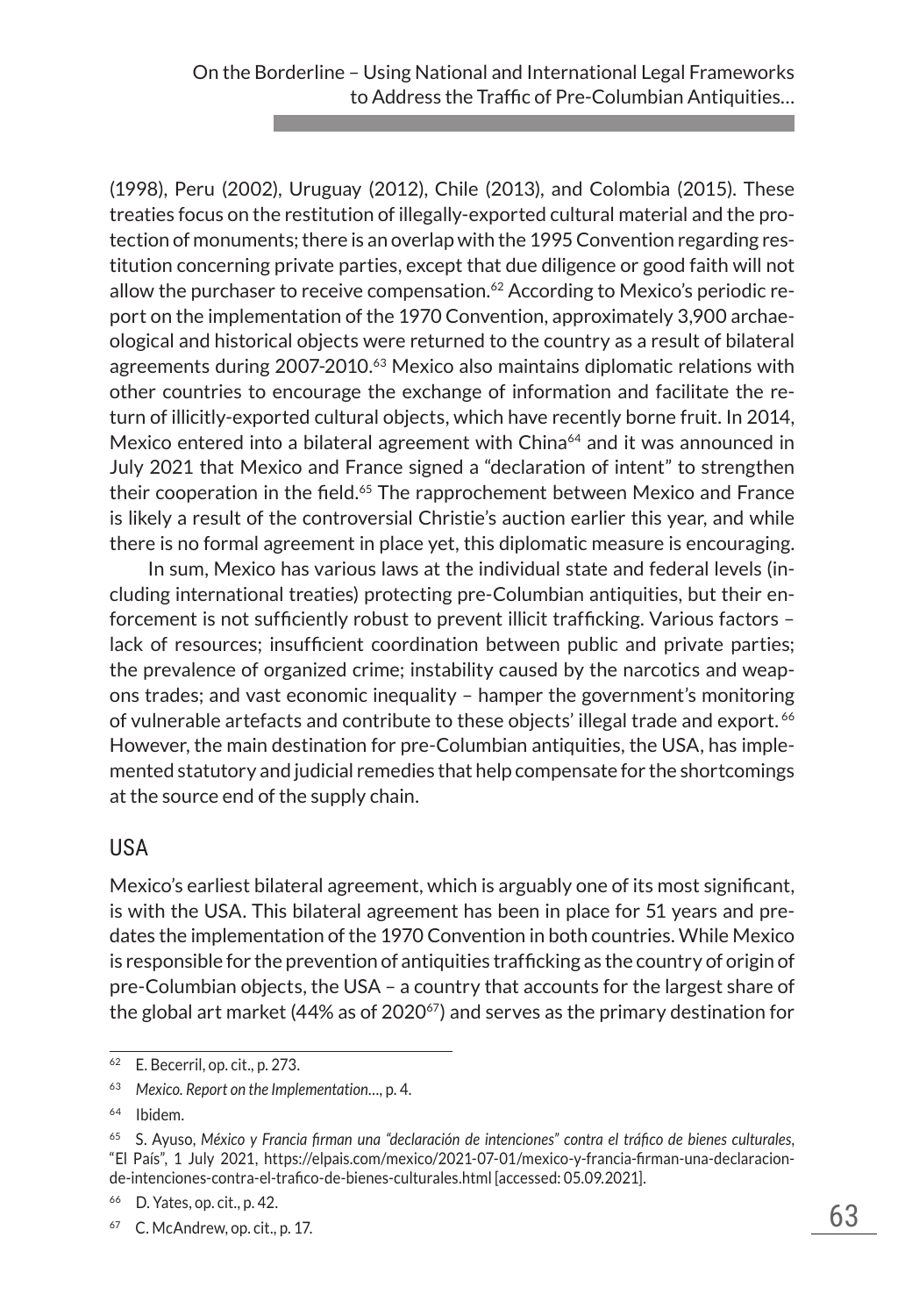Mayan works $68 -$  is a key strategic partner to stem the trade of illicitly excavated, exported, and imported pre-Columbian antiquities from Mexico.

In 1970, both countries signed the Treaty of Cooperation Providing for the Recovery and Return of Stolen Archaeological, Historical, and Cultural Properties,<sup>69</sup> providing for bilateral control and mutual cooperation in this field. Pre-Columbian artifacts "of outstanding importance to the national patrimony" are covered in the treaty, but it has a narrow scope and possesses a number of limitations; i.e., it only applies to stolen property that is government-owned and the applicability of the definitions provided must be determined between the governments or an appointed panel of experts. A core flaw of the agreement is its focus on the recovery of stolen material rather than the prevention of illicit trafficking, and it fails to adequately address the difficulties in pursuing judicial remedies in a foreign jurisdiction.<sup>70</sup> Nevertheless it does provide a mechanism for each State to assist the other, upon request, in recovering stolen property falling under the treaty. This mechanism automatically triggers enforcement procedures in the State receiving the request, whose attorney general is authorized to institute a civil action in the appropriate court if the State is unable to recover and return the stolen object.<sup>71</sup>

Unfortunately, the treaty did not sufficiently protect pre-Columbian antiquities and their trafficking subsequently increased, $72$  requiring additional measures. A targeted law was quickly enacted to cover these types of antiquities. The 1972 Pre-Columbian  $Act^{73}$  protects stone carvings, wall art, or fragments thereof that are the product of a pre-Columbian Indigenous culture, classified in a list prepared by the Secretary of the Treasury. Those imported into the USA without a valid export license from their country of origin are subject to seizure and forfeiture by customs agents, and shall be offered for return. Customs officers are the primary enforcers of this Act and its accompanying regulations, which have yielded effective results. For instance, in 2012 USA Immigrations and Customs Enforcement (ICE) returned over 4,000 stolen and looted pre-Columbian objects to Mexico.<sup>74</sup>

Another important law is the 1983 Convention on Cultural Property Implementation Act (CPIA), $75$  which implements the 1970 Convention in the USA. It covers items imported after the entry into force of the Convention or the CPIA (whichever is later) that have been stolen from a museum or similar institution.

<sup>68</sup> L.S. Potter, B. Zagaris, op. cit., p. 634, note 29.

<sup>69</sup> 22 U.S.T. 494, T.I.A.S. No. 7088 (17 July 1970), ratified by the U.S. Senate on 10 February 1971.

<sup>70</sup> L.S. Potter, B. Zagaris, op. cit., p. 639.

<sup>71</sup> R.D. Phelps, op. cit., pp. 793-794.

<sup>72</sup> Ibidem, p. 796.

<sup>&</sup>lt;sup>73</sup> Regulation of Importation of Pre-Columbian Monumental or Architectural Sculpture or Murals (Pre-Columbian) Act. Pub. L. No. 92-587 (1972), codified at 19 U.S.C. §2091-2095.

<sup>74</sup> R.D. Phelps, op. cit., p. 797.

<sup>75</sup> Pub. L. 97-446, codified at 19 U.S.C. §2601-2613.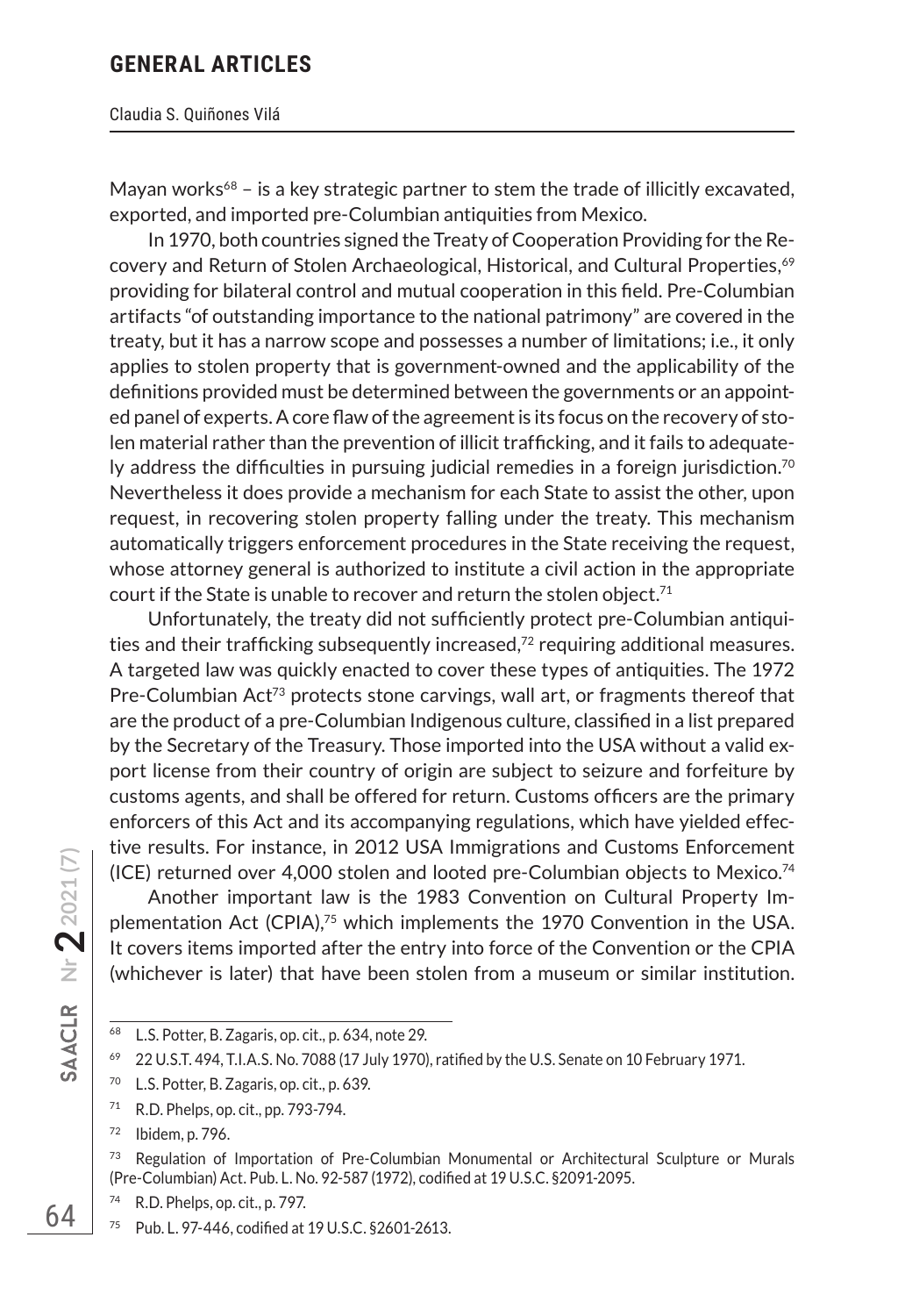This however leaves items from private collections or archaeological sites, or those imported prior to these dates, exposed. Nonetheless, the CPIA grants the USA government the power to act unilaterally to protect archaeological or ethnological material when one of the following emergency conditions arises: (1) a newly- -discovered type of material is important to the understanding of mankind and in jeopardy of pillage; (2) the object was found at a site of high cultural significance and is in jeopardy of crisis proportions; or (3) it is a part of the remains of a culture or civilization whose record is in jeopardy of crisis proportions.<sup>76</sup> This can certainly apply to pre-Columbian antiquities sent to the USA from Mexico in contravention of Mexico's patrimony laws, subject to the Act's other controls.

Since the USA only partially implemented Articles 7 and 9 of the 1970 Convention through the CPIA, additional domestic legislation and judicial precedent are required to fill in the gaps, such as the National Stolen Property Act (NSPA).<sup>77</sup> The NSPA prohibits the transportation in interstate or foreign commerce of any goods with a value of \$5,000 or more knowing that they were illegally obtained as well as the "fencing" of said goods. This law allows foreign patrimony legislation to be enforced in the USA by domestic courts, as long as ownership of the cultural property is conferred on the government of its country of origin. The first case to discuss this scenario was *US v. Hollinshead*, 78 where a dealer in pre-Columbian artifacts and his co-conspirators illegally excavated and attempted to sell a Mayan stela that had been documented in its original location in Guatemala. This documentation, in addition to Guatemala's patrimony law, was sufficient to prove the country's ownership of the stela and uphold the defendant's criminal conviction in the US under the NSPA. In *US v. McClain*, 79 the Fifth Circuit upheld the application of Mexico's patrimony law regarding the illegal exportation of cultural property. The court stated that a "declaration of national ownership is necessary before illegal exportation of an object can be considered theft, and the exported object considered 'stolen', within the definition of the NSPA".<sup>80</sup> Here, Mexico's national declaration of ownership over cultural property and its restriction on exportation were sufficient to trigger the NSPA. In other words, the court held (for the first time) that illegal export of cultural property can render its subsequent import into the USA illegal under domestic law.<sup>81</sup>

However, *Hollinshead* and *McClain* are exceptions to the norm. NSPA cases require the defendant to have constructive knowledge that the property in question has been stolen according to the source country's national law; for instance,

<sup>76</sup> CPIA §2603(a).

<sup>77</sup> 18 U.S.C. §2314 et seq. (2001).

<sup>78</sup> 495 F.2d 1154 (9th Cir. 1974).

<sup>79</sup> 545 F.2d 988 (1977) and 593 F.2d 658 (1979).

<sup>80</sup> 545 F.2d at 1000-1001.

 $81$  L.S. Potter, B. Zagaris, op. cit., pp. 664-665.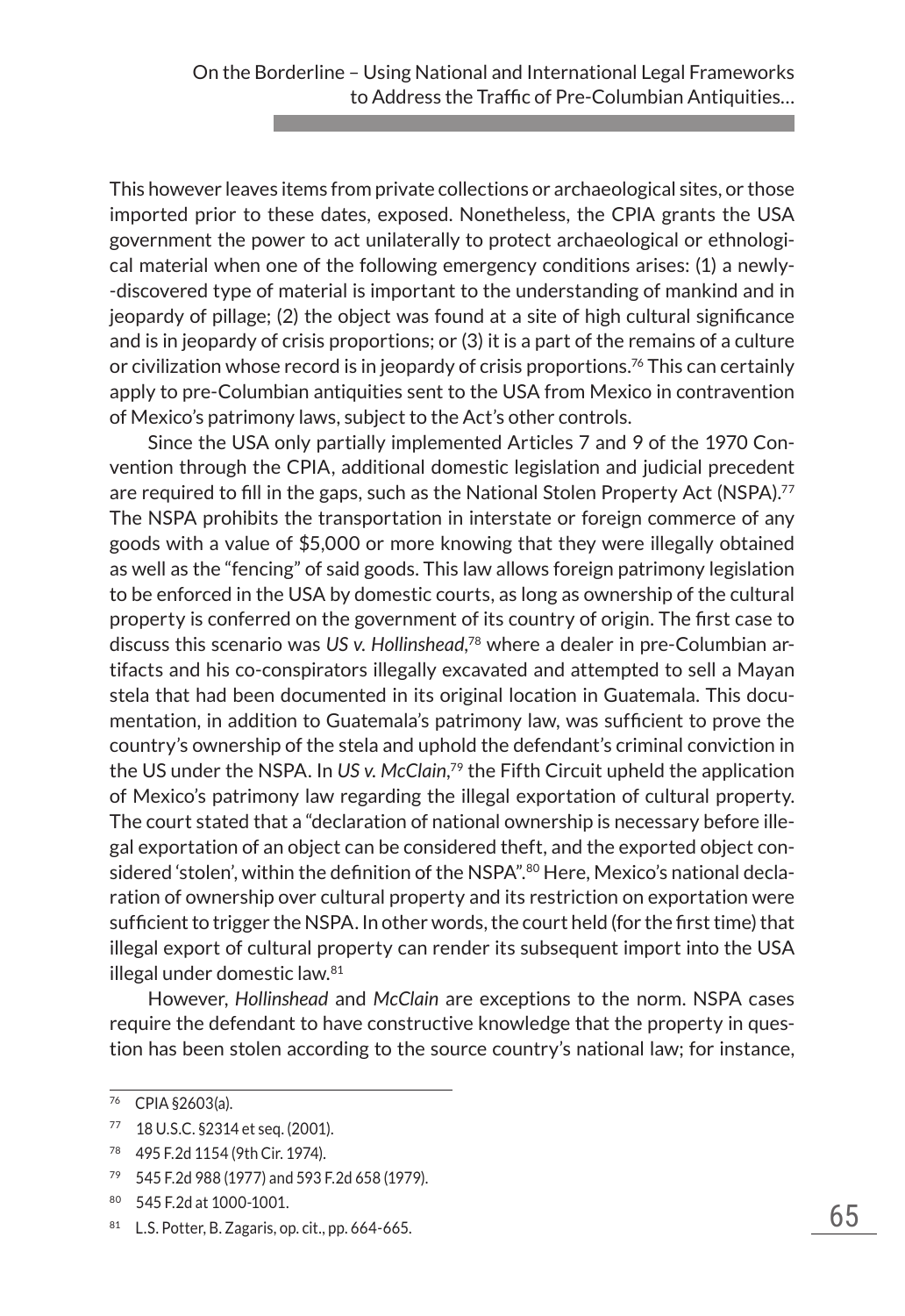#### Claudia S. Quiñones Vilá

that it was illegally excavated. Therefore, claimant governments must demonstrate the trajectory of the relevant antiquity; i.e., when it left the country and when it entered the USA. This burden of proof can be difficult (if not impossible) to meet, as the circumstances surrounding the looting of antiquities are often ambiguous. Objects are not always recorded *in situ*, and illegally excavated items are often not documented at all. Patrimony laws must also be "clear and unambiguous" to be applied successfully. As a result, many source countries face a heightened evidentiary standard that may discourage them from pursuing litigation in USA courts, forcing them to rely on direct negotiations with private parties instead.<sup>82</sup>

The Foreign Sovereign Immunities Act (FSIA)<sup>83</sup> can also aid third countries seeking the return of cultural property on USA soil. The FSIA grants States a presumption of immunity from litigation in USA courts unless one or more specific statutory exceptions apply. Its application to antiquities cases is a relatively recent phenomenon, but an ongoing one. In *Barnet v. Ministry of Culture & Sports of the Hellenic Republic*, 84 the Court for Appeals for the Second Circuit recognized that nationalizing and regulating the export of cultural property is a uniquely sovereign activity. Such acts confer immunity on foreign States regarding the enforcement of their patrimonial laws if they are sued in USA courts. This opens the door for countries to request the return of antiquities held by private parties in the USA without fearing expensive and protracted litigation. USA law enforcement officials may also act pursuant to state criminal law and intervene if they suspect an item consists of stolen property. The Manhattan District Attorney's Office has a dedicated unit for art and antiquities trafficking and cooperates with foreign and international organizations, such as Interpol, to investigate potential cases of looted antiquities.<sup>85</sup>

Finally, recent legislation enacted in the USA has the potential to cast a wider net on the illicit trafficking of antiquities. In 2020, a bipartisan Senate report indicated that Russian oligarchs had taken advantage of the art market – labelled as the "largest legal unregulated market" in the country – to evade sanctions and launder millions of dollars through the sale of fine art. $86$  In response, the legislature approved legislation to extend the provisions in the Bank Secrecy Act to antiquities

<sup>84</sup> No. 19-271 (2d Cir. 2020).

<sup>82</sup> J.E. Morrow, The National Stolen Property Act and the Return of Stolen Cultural Property to its Rightful For*eign Owners*, "Boston College International and Comparative Law Review" 2007, Vol. 30, pp. 255-257.

<sup>83</sup> Pub. L. No. 94-583 (1976) codified at 28 U.S.C. §1602-1611.

<sup>85</sup> J. Daley, *Manhattan DA Launches First Antiquities Trafficking Unit*, "Smithsonian Magazine", 22 December 2017, https://www.smithsonianmag.com/smart-news/manhattan-da-launches-first-antiquities-trafficking-unit-180967607/ [accessed: 10.05.2021].

<sup>86</sup> US Senate, Permanent Subcommittee on Investigations, Staff Report, *The Art Industry and U.S. Policies that Undermine Sanctions*, 27 July 2020, https://www.hsgac.senate.gov/imo/media/doc/2020-07-29%20 PSI%20Staff%20Report%20-%20The%20Art%20Industry%20and%20U.S.%20Policies%20that%20Undermine%20Sanctions.pdf [accessed: 11.05.2021].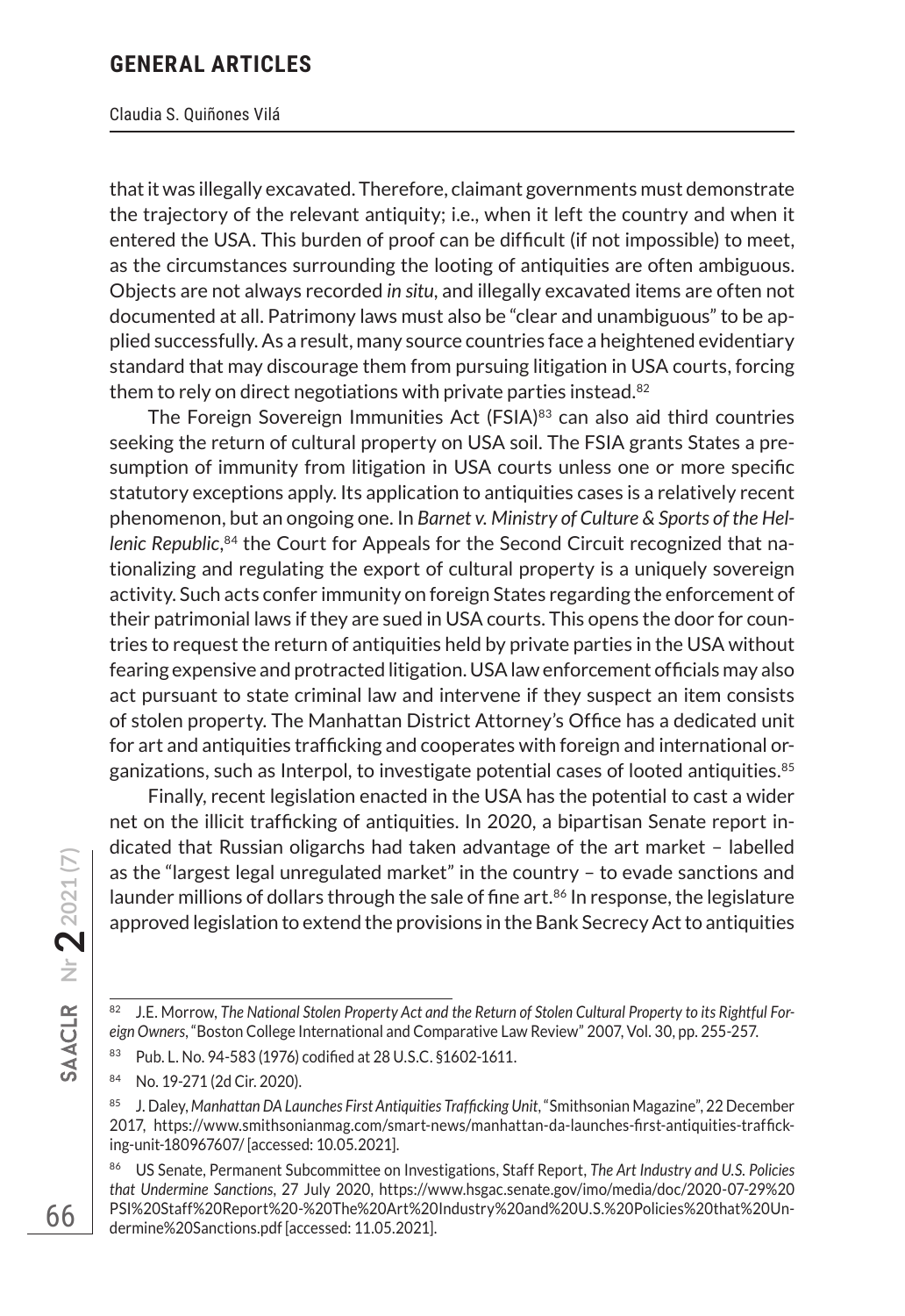dealers. As of January 2021, antiquities dealers are subject to customer due diligence and anti-money laundering reporting requirements, similar to the EU's Fifth Anti-Money Laundering Directive<sup>87</sup> and the UK's Money Laundering Regulations.<sup>88</sup> This is seen as a significant step for art market regulation in the USA, although it may disproportionally affect smaller businesses. Over the following year, the Financial Crimes Enforcement Network will carry out a study on the actual impact of money laundering in the art market to determine how the new law will operate and whether further regulations are necessary. Notably, the term "antiquities dealer" is yet to be defined.<sup>89</sup>

# Gaps and Remedies

Varying legal systems and concepts, a lack of consistent implementation, and uneven enforcement all contribute to the current fragmented landscape between Mexico and the USA, to the detriment of looted and smuggled pre-Columbian antiquities. Illicit antiquities trafficking continues to be an "enormously complex problem".<sup>90</sup> A report by the USA Federal Bureau of Investigation (FBI) noted that art crime flourishes due to the market's inherent peculiarities: "What other multimillion-dollar market so rarely leaves a paper trail of transactions, regularly hides commodities to avoid tax, and relies so heavily on the unscientific assurance of connoisseurs to determine authenticity and value?"91 The COVID-19 pandemic has placed additional stress on these legal fissures by causing an economic recession and leaving sites vulnerable to looters due to a lack of security personnel. The sharp rise in online trafficking groups during this time (including on the widely-used social media site Facebook) points to a "perfect storm" of looting, which is a worrisome pattern.92

Concerning the illicit trafficking of pre-Columbian antiquities, the USA-Mexico border is a crucial point – both literally and figuratively. James A.R. Nafziger observed that

- <sup>90</sup> L.V. Prott, op. cit., p. 59.
- $91$  Ibidem, p. 8, note 13.

<sup>&</sup>lt;sup>87</sup> Directive (EU) 2018/843 of the European Parliament and of the Council of 30 May 2018 amending Directive (EU) 2015/849 on the prevention of the use of the financial system for the purposes of money laundering or terrorist financing, and amending Directives 2009/138/EC and 2013/36/EU, OJ L 156, 19.06.2018, p. 43.

<sup>88</sup> The Money Laundering and Terrorist Financing (Amendment) Regulations 2019 (SI 2019/1511).

<sup>89</sup> N. McGreevy, op. cit.

<sup>92</sup> C. Porterfield, *Smugglers Are Using Coronavirus Lockdowns To Loot Artifacts*, "Forbes", 30 April 2020, https://www.forbes.com/sites/carlieporterfield/2020/04/30/smugglers-are-using-coronavirus-lockdowns-to-loot-artifacts/?sh=58e7ae4436bf [accessed: 11.05.2021]; E. Sharpe, *Online Antiquities Smugglers Are Taking Advantage of the Coronavirus Crisis*, "The Art Newspaper", 29 April 2020, https://www.theartnewspaper.com/news/increase-in-online-trade-of-illicit-antiquities-during-the-coronavirus-crisis [accessed: 11.05.2021].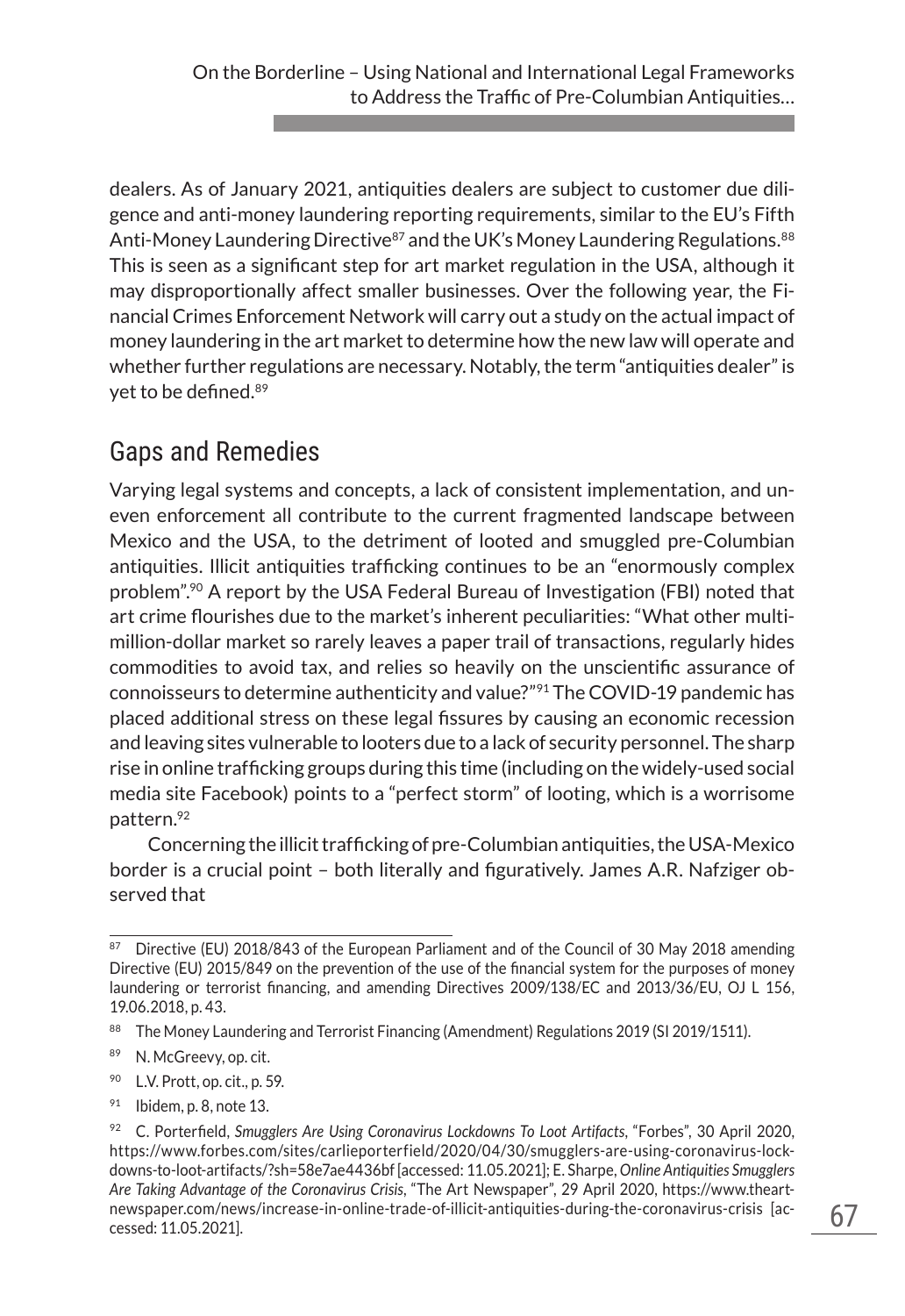#### Claudia S. Quiñones Vilá

[i]t is all too easy to smuggle cultural contraband into the United States. Hidden caches in cargo shipments, personal luggage and motor vehicles are not the only means. Blatant use of the mails, courier and parcel services, as well as laundering of items through third countries, are also common practices. One successful smuggler, Val Edwards […] bragg[ed] that he had no problem hustling into this country some 1,000 museum-quality artworks from ancient burial sites in Mexico and Guatemala.<sup>93</sup>

During his decade-long career as a purveyor of looted artifacts, Edwards posed as a businessman and his bags were only searched once. Tellingly, this search targeted drugs rather than cultural property, allowing him to continue to blatantly traffic items by claiming they were cheap reproductions.<sup>94</sup> While Edwards' activities took place 25 years ago, similar smuggling rings continue to operate today.

Multinational crime syndicates dealing in cultural property have succeeded by exploiting loopholes in existing national legislation and treaties, denoting the need for multilateral agreements and enforcement mechanisms that consider private and regional actors as well as national ones. Countries of origin and those of transit are two sides of the same coin, requiring legal frameworks that both apply to and transcend territorial boundaries:

Domestic legislation and judicial remedies are inadequate to stem the burgeoning international trade. National processes, by virtue of their status as institutions of limited authority, impact on only one facet of the illicit traffic. A market nation like the United States, acting singularly, only has an effect on the capture and return of property once it has already been illegally excavated and exported. A lesser-developed source nation, like Mexico, often does not independently possess the means to prevent the traffic.

Since both licit and illicit cultural goods often pass through the same channels on their way to purchasers, it is necessary to pay close attention to points of contact in both types of jurisdictions.<sup>95</sup> Thus, Mexico and the USA have a key role to play in the prevention, safeguarding, and return of pre-Columbian antiquities. Despite having domestic legislation in place at both ends of this transactional chain, the existing legal frameworks in these countries are inadequate to the task of combatting the illicit export and import of such objects. Furthermore, as countries with different legal systems who share a common border that facilitates the flow of illicit trade, "[t]he typical difficulties in retention of cultural property by a source nation and control of imports by a market nation are exacerbated".<sup>96</sup>

<sup>93</sup> J.A.R. Nafziger, *Seizure and Forfeiture of Cultural Property by the United States*, "Jeffrey S. Moorad Sports Law Journal" 1998, Vol. 5, pp. 19-20.

<sup>94</sup> W. Honan, *Art for Whose Sake? Trading in Antiquities; Rare Pre-Columbian Relics, at Any Cost*, "The New York Times", 31 July 1995, https://www.nytimes.com/1995/07/31/us/art-for-whose-sake-trading-in-antiquities-rare-pre-columbian-relics-at-any-cost.html [accessed: 11.05.2021].

<sup>95</sup> S. Manacorda, *Criminal Law Protection of Cultural Heritage: An International Perspective*, in: S. Manacorda, D. Chappell (eds.), *Crime in the Art and Antiquities World: Illegal Trafficking in Cultural Property*, Springer Verlag, New York 2011, p. 21.

<sup>96</sup> L.S. Potter, B. Zagaris, op. cit., p. 629.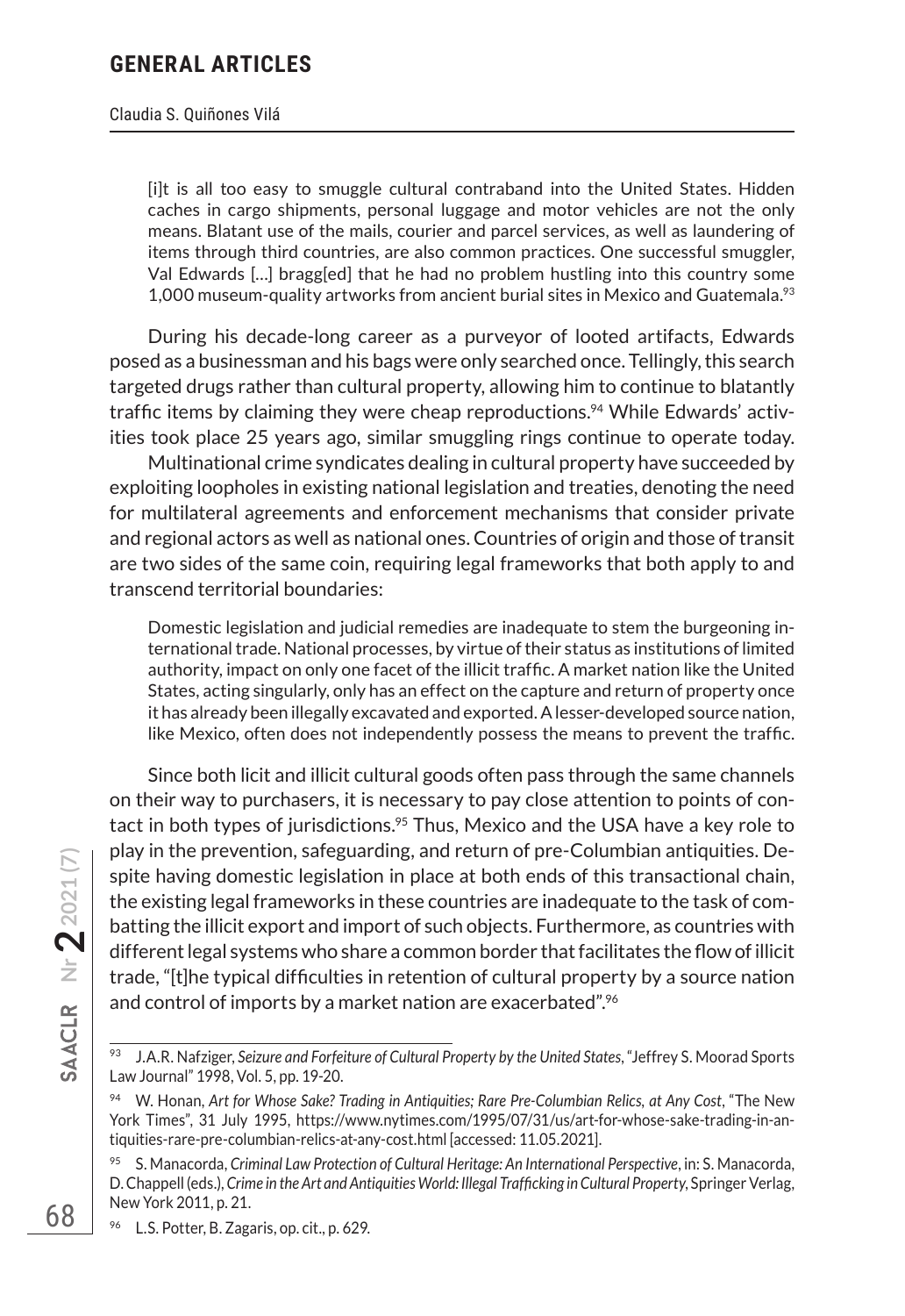Efforts to create effective policy responses to illicit antiquities trafficking have been hindered by the lack of data and evidence as to the size of the market and the network structure of participants. Existing laws have also failed to account for geographically-dispersed and fragmented supply chains, as well as the opportunistic (rather than planned) nature of related criminal activity. $97$  Furthermore:

Broad international measures that are meant to focus on the source-end of the illicit antiquities market are likely to do very little as the underlying problems that cause cultural property threats will remain. Small-scale targeted capacity building may help in limited contexts  $\left[ \ldots \right]$  but not the greater issues.<sup>98</sup>

Yates suggests that a more effective method would be to target market countries, implement and enforce punitive measures, and develop soft control techniques such as increased oversight of donations and commending collectors and museums that willingly return pre-Columbian antiquities to their countries of ori- $\sin^{9}$  This would help reduce demand for these objects, and correspondingly disincentivize looters and their facilitators.

Such initiatives are feasible for the USA, despite potential pushback from dealers and other participants in the art market sector. This proposed framework should complement the legal framework already established through the 1970 and 1995 Conventions, building upon existing domestic legislation, bilateral agreements, and shared histories of cooperation between the USA and Mexico. For instance, in March 2021, Homeland Security Investigations (HSI) returned 277 pre-Columbian artifacts to Mexican officials following two separate investigations that began in 2012 and 2013. In the first case, HSI special agents in Arizona were contacted regarding multiple pottery figures in the possession of the City of Chandler Museum. The museum director turned over 10 artifacts, which were identified as being over 1,500 years old and with a value of \$26,100-\$45,700. In the second case, customs agents contacted HSI after seizing 267 artifacts from Mexican citizens at the USA border. The items included ancient weapons, such as arrowheads, and small stone carvings. These were dated between 1,000 and 5,000 years old and valued at \$124,000. Both groups of antiquities were deemed of significant cultural value and repatriated to their country of origin in an official ceremony.<sup>100</sup> This successful operation demonstrates that it is not necessary to reinvent the wheel, but rather shift focus to strengthening current mechanisms and properly training law enforcement and customs officials to seize suspicious items.

 $97$  M. Sargent et al., op. cit., pp. xi-xiii.

<sup>98</sup> D. Yates, op. cit., p. 42.

<sup>99</sup> Ibidem.

<sup>100</sup> US Immigrations and Customs Enforcement, *HSI Arizona Returns Hundreds of Pre-Columbian Artifacts to Mexico*, "ICE Newsroom", 9 March 2021, https://www.ice.gov/news/releases/hsi-arizona-returns-hundreds-pre-columbian-artifacts-mexico [accessed: 11.05.2021].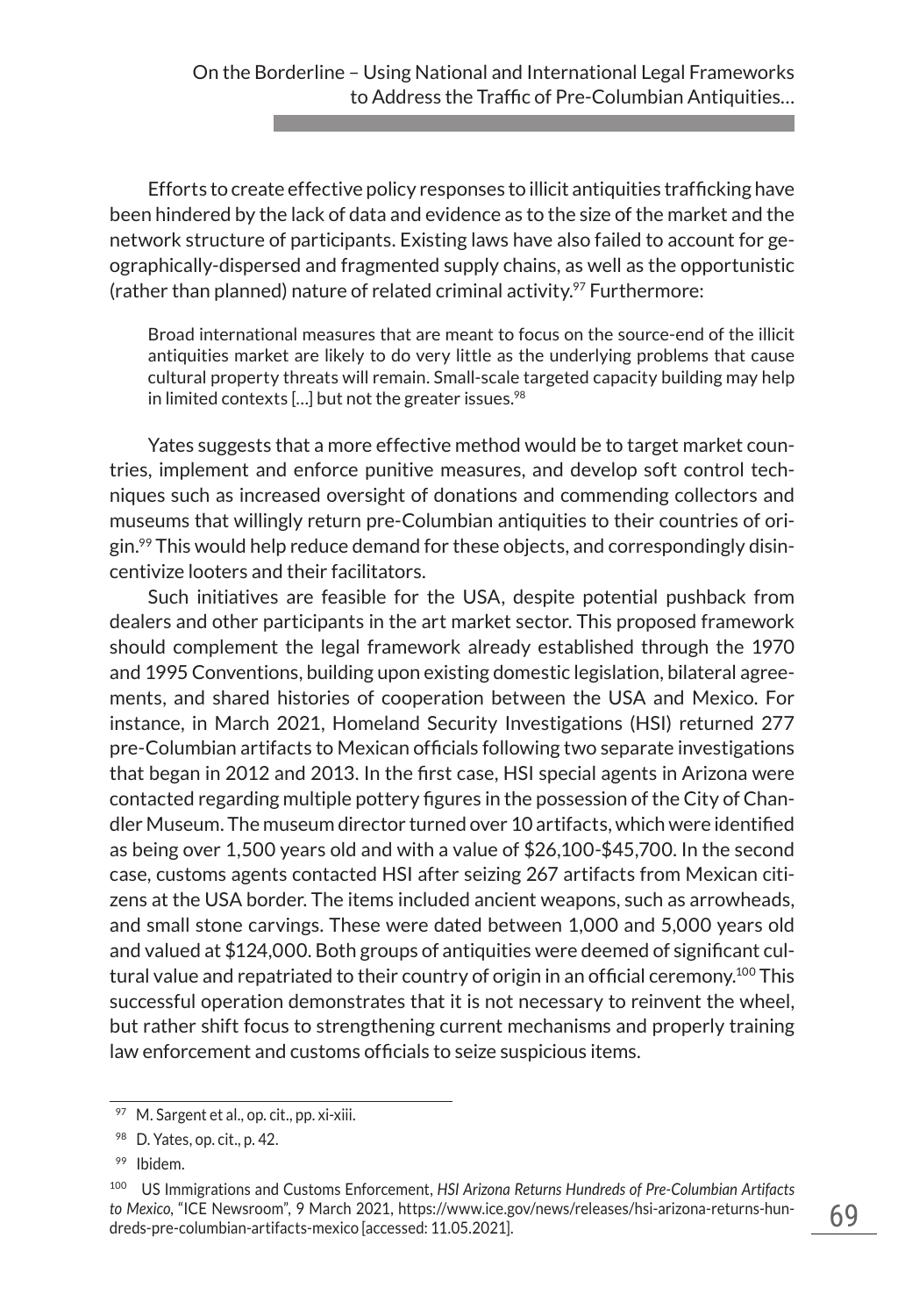#### Claudia S. Quiñones Vilá

Another area for improvement is the application of punitive measures to those involved in the looting, smuggling, and illicit sale of pre-Columbian antiquities. International law has traditionally focused on protecting cultural property rather than criminalizing illicit activity related to it, resulting in continued theft and trafficking.<sup>101</sup> Activities related to illicit antiquities trafficking are also rarely confined to the territory of a single country, leading to potential legal inconsistency, but at the same time this also provides an opportunity for the creation and enforcement of multiple offenses.<sup>102</sup> In the absence of a uniform system of law, such as the 1995 Convention, countries should focus on their respective proven deterrents. As mentioned above, the USA has a criminal statute (the NSPA) that applies to cultural property considered stolen under foreign patrimony laws, which has been upheld through judicial precedent, and the Manhattan DA's Office continues to pursue trafficked antiquities. Mexico should avail itself of these remedies, and the USA should consider prosecuting these cases more aggressively and increasing the fines and penalties on responsible parties, including dealers and collectors.<sup>103</sup>

The looting and trafficking of Mexican pre-Columbian artifacts also has implications for Indigenous rights, human rights, and the post-colonialist restitution discourse. The Mexican Constitution safeguards the rights of all citizens with regard to diverse forms of cultural heritage, including Indigenous groups.<sup>104</sup> Mexico also ratified the 2003 UNESCO Convention for the Safeguarding of the Intangible Cultural Heritage and the 2005 UNESCO Convention on the Protection and Promotion of the Diversity of Cultural Expressions, as well as the San Salvador Protocol to the American Convention on Human Rights in the Area of Economic, Social and Cultural Rights in 1996. These instruments recognize that free access to and enjoyment of culture in its diverse expressions is necessary for the healthy development of democratic societies. This is echoed by Prof. Francisco J. Dorantes Díaz, who indicates that access to culture is indispensable for quality of life and human dignity in Mexico.105 Raising public awareness and educating individuals on the importance of cultural heritage, and the damage caused by its loss, is therefore paramount. When items are divorced from their historical and geographical context, they lose part of their inherent value. It is vital for marginalized groups, who could potentially benefit the most from having access to such objects, to be included in their protection.

**Nr 22021 (7)**

<sup>101</sup> A. Levine, *The Need for Uniform Legal Protection Against Cultural Property Theft: A Final Cry for the 1995 UNIDROIT Convention*, "Brooklyn Journal of International Law" 2011, Vol. 36, p. 757.

<sup>102</sup> S. Manacorda, op. cit., p. 21.

<sup>103</sup> L. Amineddoleh, op. cit., pp. 238-239.

<sup>104</sup> Constitución Política de los Estados Unidos Mexicanos, Article 4.

<sup>105</sup> F.J. Dorantes Díaz, *Derecho a la cultura en México. Su constitucionalización, sus características, alcances y limitaciones*, "Alegatos", September-December 2013, No. 85, pp. 851-852, https://www.corteidh.or.cr/tablas/r32205.pdf [accessed: 10.09.2021].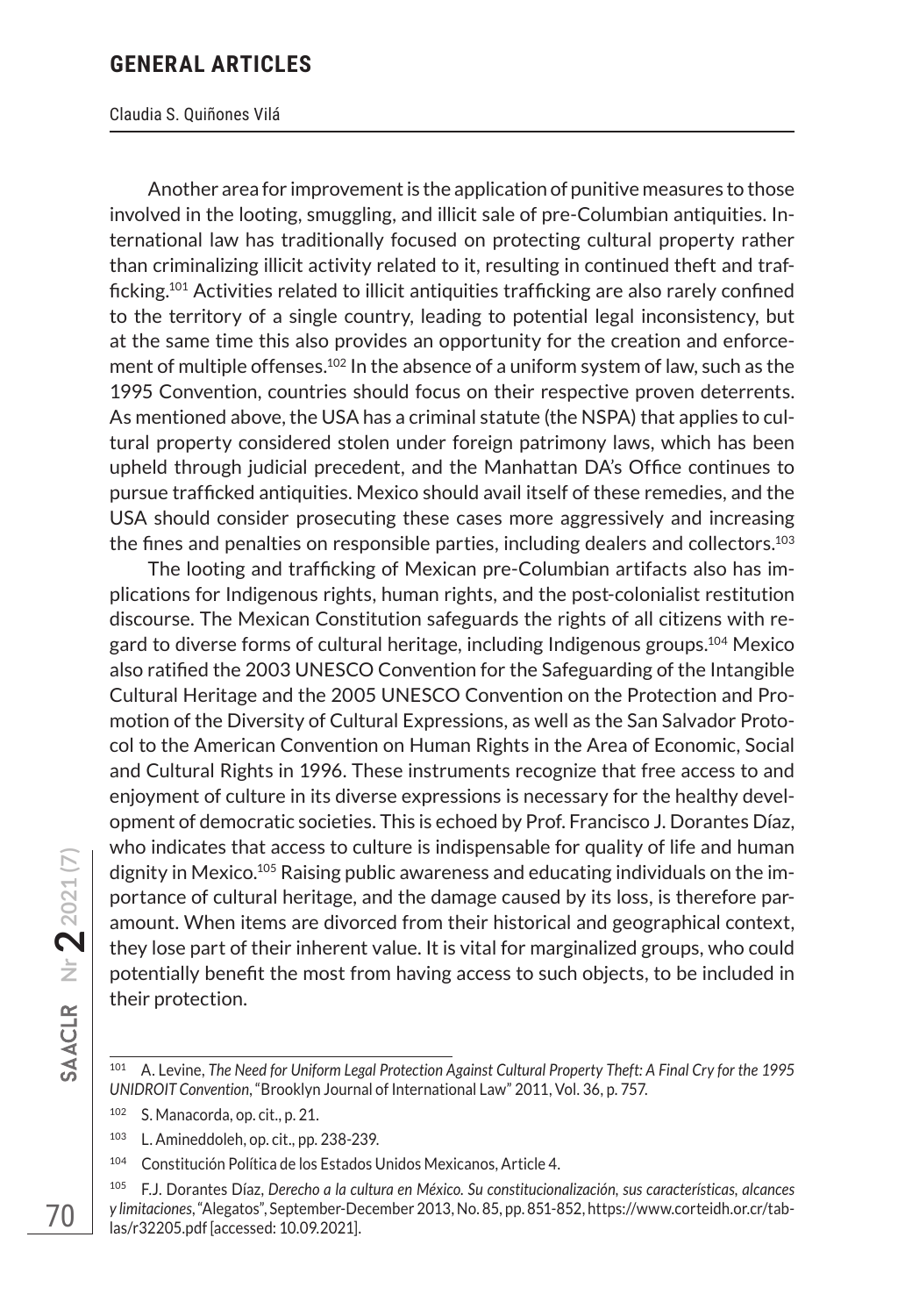Moreover, international organizations can provide support to national governments. In May 2021, Interpol announced the launch of a new app (ID-Art) to help identify stolen cultural property, reduce illicit trafficking, and increase the chances of recovering stolen works and artifacts. It provides real-time access to Interpol's Stolen Works of Art database, a global database containing certified police information on stolen and missing objects. The app is open to the public, including general users, and has the potential to aid national law enforcement bodies, many of whom have limited personnel and resources in the field of cultural property.106 Both Mexican and USA authorities could use this app and encourage private citizens to do the same, thus increasing the likelihood of obtaining information related to pre-Columbian antiquities. Finally, Mexico should consider making its national cultural property register available to USA law enforcement, particularly customs agencies, in order to facilitate the identification and seizure of looted pre-Columbian antiquities before they enter the USA market. Although many illicitly trafficked pre-Columbian antiquities hail from undiscovered sites, and consequently are not in NIAH's register, this could help USA authorities identify the general types of objects they should flag at customs checks and marketplaces. Since all such items are covered by Mexico's patrimony law, their entry in the register is not a precondition for ownership and return.

By allocating more resources for heritage protection and education, the USA and Mexico will be able to recoup time and money spent on illicit trafficking investigations and prosecutions, while serving as an example of beneficial international cooperation in the field of pre-Columbian antiquities. This could spur additional bilateral agreements and collaborative law enforcement investigations with other Latin American countries specifically dealing with this type of cultural property. As countries continue to develop more advanced frameworks to deal with the ongoing challenges of cultural property protection and illicit trafficking, requesting and providing support at both the international and national levels is crucial. In order to properly address the illicit trafficking of pre-Columbian antiquities, the USA and Mexico must work together to strengthen existing mechanisms, pool available information and resources, and implement both legal and non-legal measures, such as educational campaigns on the significance of cultural property. Their shared and fruitful history of collaboration in this field indicates that there is a strong desire to protect pre-Columbian antiquities on both ends; it is simply a matter of taking additional complementary steps to ensure that legal remedies are effective and efficient.

As Yates aptly notes, the looting and illicit trafficking of such objects cannot be viewed in isolation,<sup>107</sup> but is rather a reflection of political, social, and economic challenges at the regional level, which intertwine in complex ways between different countries according to their particular relationships. A holistic approach would pro-

<sup>106</sup> Interpol, *INTERPOL Launches App to Better Protect Cultural Heritage*, "Interpol News", 6 May 2021, https://www.interpol.int/en/News-and-Events/News/2021/INTERPOL-launches-app-to-better-protect-cultural-heritage [accessed: 11.05.2021].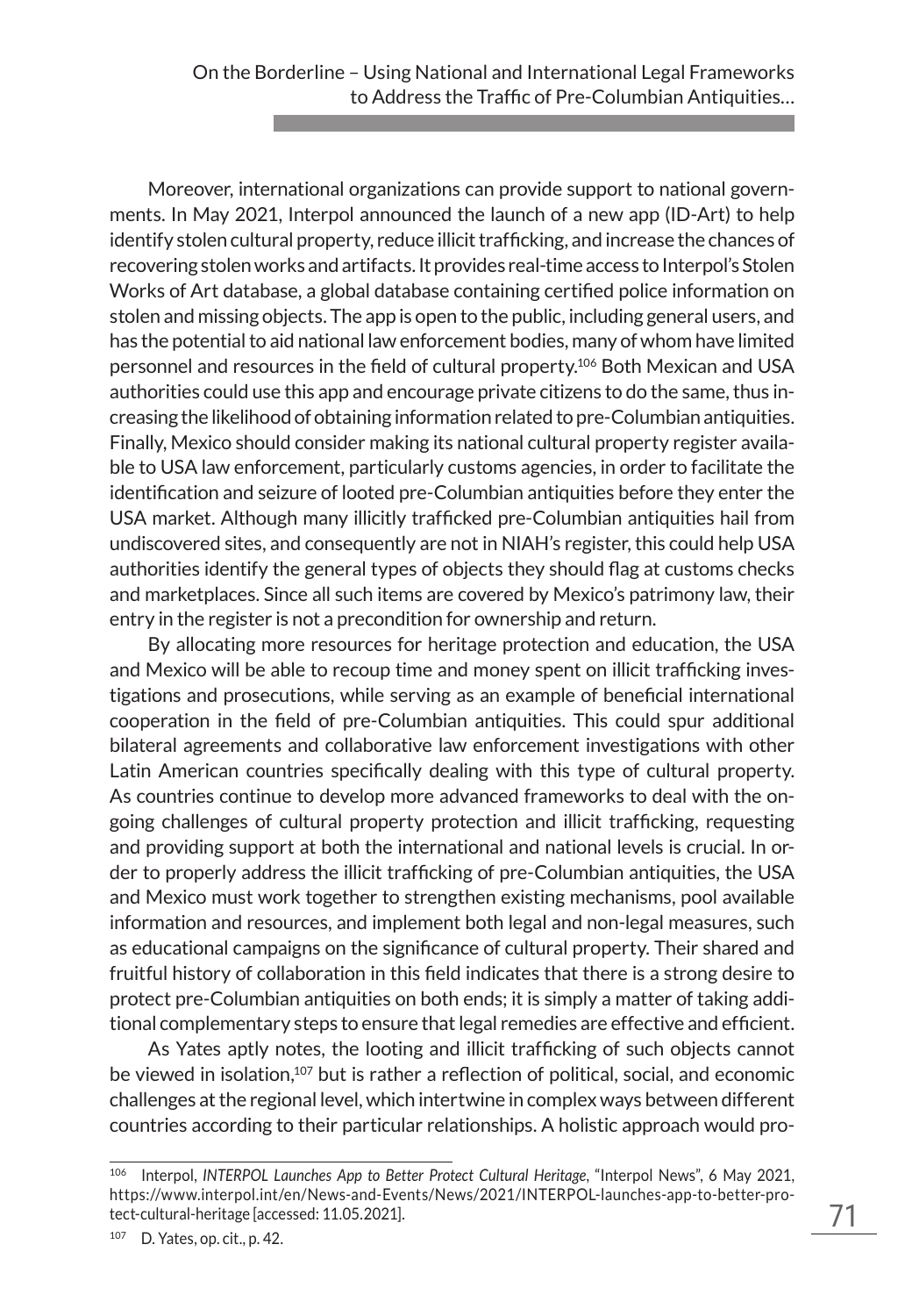#### Claudia S. Quiñones Vilá

vide greater chances of success while minimizing the need for additional legislation, which can be time-consuming. Furthermore, given its status as a top market country and popular destination for pre-Columbian antiquities, the USA should take the lead in prosecuting those involved in imports and transactions concerning such goods. Not only would it set a good example for other market countries to follow, this would also comply with the core functions of the CPIA, NSPA, and the 1972 Pre-Columbian Act. Existing domestic laws on the import and export of cultural goods can supply a way forward, and cases applying these laws have already been prosecuted successfully in USA courts. In turn, Mexico should continue to pursue trafficked antiquities through both diplomatic and private channels to increase its chances of success. Mounting public pressure through the media, as in the case of the European auctions mentioned above, will send a message to other countries that patrimony laws should be respected. The ultimate goal is to ensure that pre-Columbian antiquities are adequately protected, no matter their origin or destination. A two-pronged approach between Mexico and the USA offers a greater opportunity for effective oversight.

# Conclusion

It is widely recognized that cultural property, national identity, and social cohesion are linked.108 Stemming the illicit trade in objects of cultural property is thus not an isolated concern, but rather a matter of global priority. While it is highly unlikely that the commodification of culture and the trade in cultural property, including pre-Columbian antiquities, can be undone completely, $109$  it is also true that the looting of archaeological sites represents "an increasing loss to our knowledge and understanding of the past" and of different cultures.110 Although the USA and Mexico have made a valiant effort to stem the tide of illicit trafficking in pre-Columbian antiquities by complying with existing international legal frameworks, current legislation fails to account for real-life factors that abet the trade. As the illegal cultural property market has developed into a highly lucrative activity worldwide, supplied by antiquities pillaged from archaeological sites and exacerbated by the COVID-19 pandemic, the looting and destruction of pre-Columbian sites and artifacts has reached "crisis proportions". Various factors – including the demand for these objects, the amount of items available, their portable size, and the lack of financial resources for Mexican law enforcement – have compounded the situation. $111$ 

<sup>111</sup> L.S. Potter, B. Zagaris, op. cit., p. 634.

<sup>108</sup> The Preamble to the 1970 Convention "propounds the legal principle that cultural heritage belongs to humankind and involves the moral obligation of all nations to protect human cultural heritage". A. Levine, op. cit., p. 760.

<sup>109</sup> A. Bauer, op. cit., p. 696.

<sup>110</sup> P. Gerstenblith, *Implementation of the 1970 UNESCO Convention by the United States and Other Market Nations*, in: J. Anderson, H. Geismar (eds.), *The Routledge Companion to Cultural Property*, Routledge, Oxon– New York 2017, p. 71.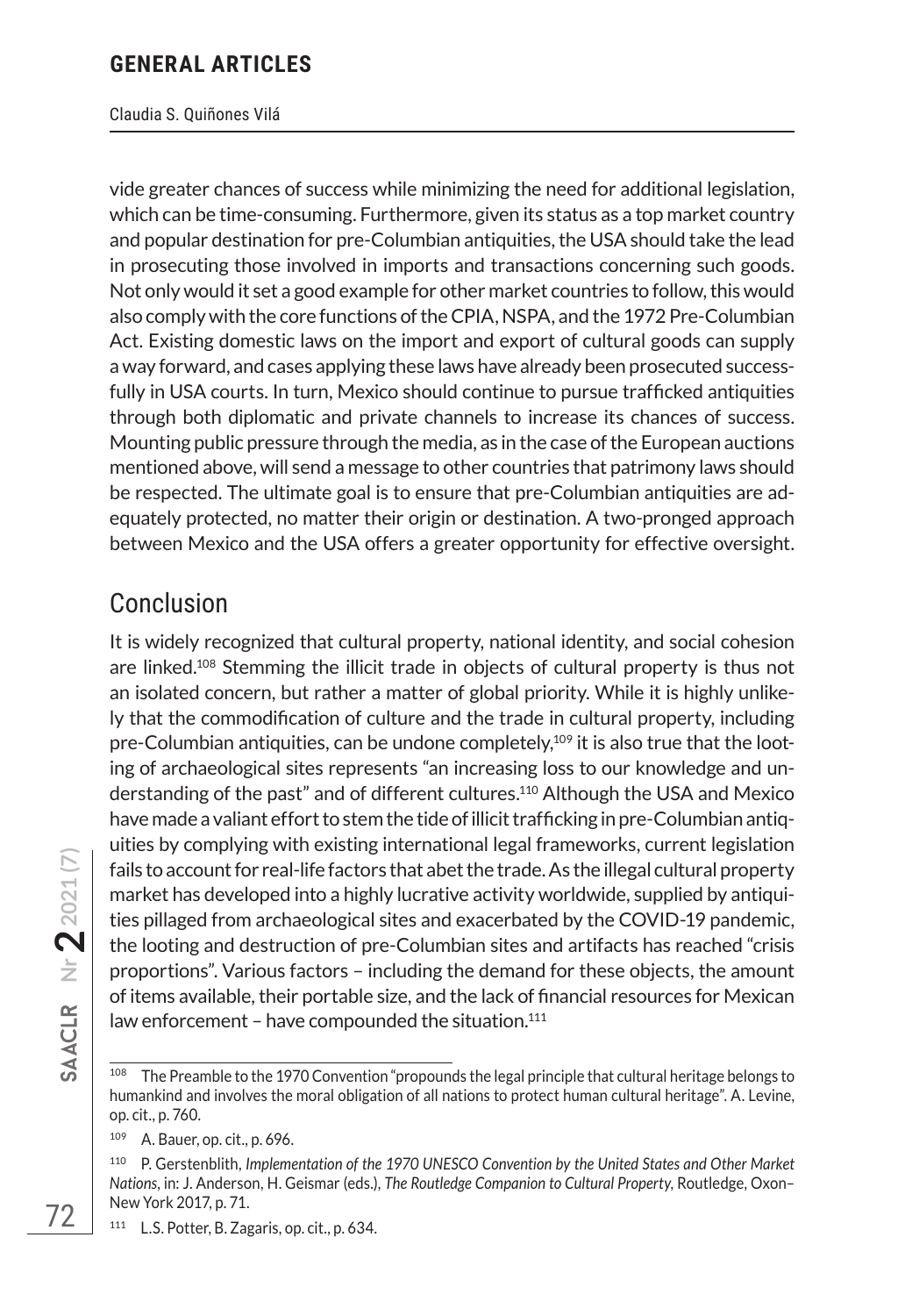Nonetheless, there is cause for optimism. The increased public awareness of the importance of provenance and due diligence in art market transactions has contributed to greater success in tracking down illicit antiquities, often with international cooperation. For example, in 2015 a German court convicted an antiquities dealer smuggling pre-Columbian antiquities after an investigation involving Mexican authorities.112 This is a positive development that demonstrates the willingness of countries to assist each other in recovering objects and to criminalize acts related to looting and trafficking. Disincentivizing looting through education and awareness-raising campaigns about the importance of pre-Columbian cultural heritage is required, but so too is the need for more robust enforcement of existing legal remedies and targeted amendments to produce effective solutions. Not all countries have specific legislation in place protecting cultural property hailing from foreign States; in such instances, bilateral agreements and international conventions are crucial to bridge gaps.<sup>113</sup> These agreements can also boost existing national legislation by widening its scope of application in foreign countries.

Enhanced protection through a holistic approach, including public engagement and a targeted application of existing legal and judicial remedies, will increase the chances of successful return and restitution of pre-Columbian antiquities. Taking advantage of current treaties and agreements, as well as recent developments in technology such as the Interpol app, will allow both Mexico and the USA to disrupt trafficking networks and ensure that this type of cultural property does not fall by the wayside.

## References

- Amineddoleh L., *The Role of Museums in the Trade of Black Market Cultural Heritage Property*, "Art Antiquity and Law" 2013, Vol. 18(2).
- Ayuso S., *México y Francia firman una "declaración de intenciones" contra el tráfico de bienes culturales*, "El País", 1 July 2021, https://elpais.com/mexico/2021-07-01/mexico-y-francia-firman-una-declaracion-de-intenciones-contra-el-trafico-de-bienes-culturales. html [accessed: 05.09.2021].
- *Barnet v. Ministry of Culture & Sports of the Hellenic Republic*, No. 19-271 (2d Cir. 2020).
- Bauer A., *New Ways of Thinking about Cultural Property: A Critical Appraisal of the Antiquities Trade Debates*, "Fordham International Law Journal" 2007, Vol. 31.
- Becerril E., *Mexico*, in: J. Nafziger, T. Stoel, R. Kirkwood Paterson (eds.), *Handbook on the Law of Cultural Heritage and International Trade*, Edward Elgar Publishing, Cheltenham 2014.
- Brodie N., Renfrew C., *Looting and the World's Archaeological Heritage: The Inadequate Response*, "The Annual Review of Anthropology" 2005, Vol. 34.

<sup>112</sup> S. Cascone, *Infamous Antiquities Dealer Convicted of Smuggling and Forgery*, "Artnet News", 9 December 2015, https://news.artnet.com/art-world/antiquities-dealer-convicted-smuggling-forgery-389324 [accessed: 08.05.2021].

<sup>113</sup> N. Brodie, C. Renfrew, op. cit., p. 347.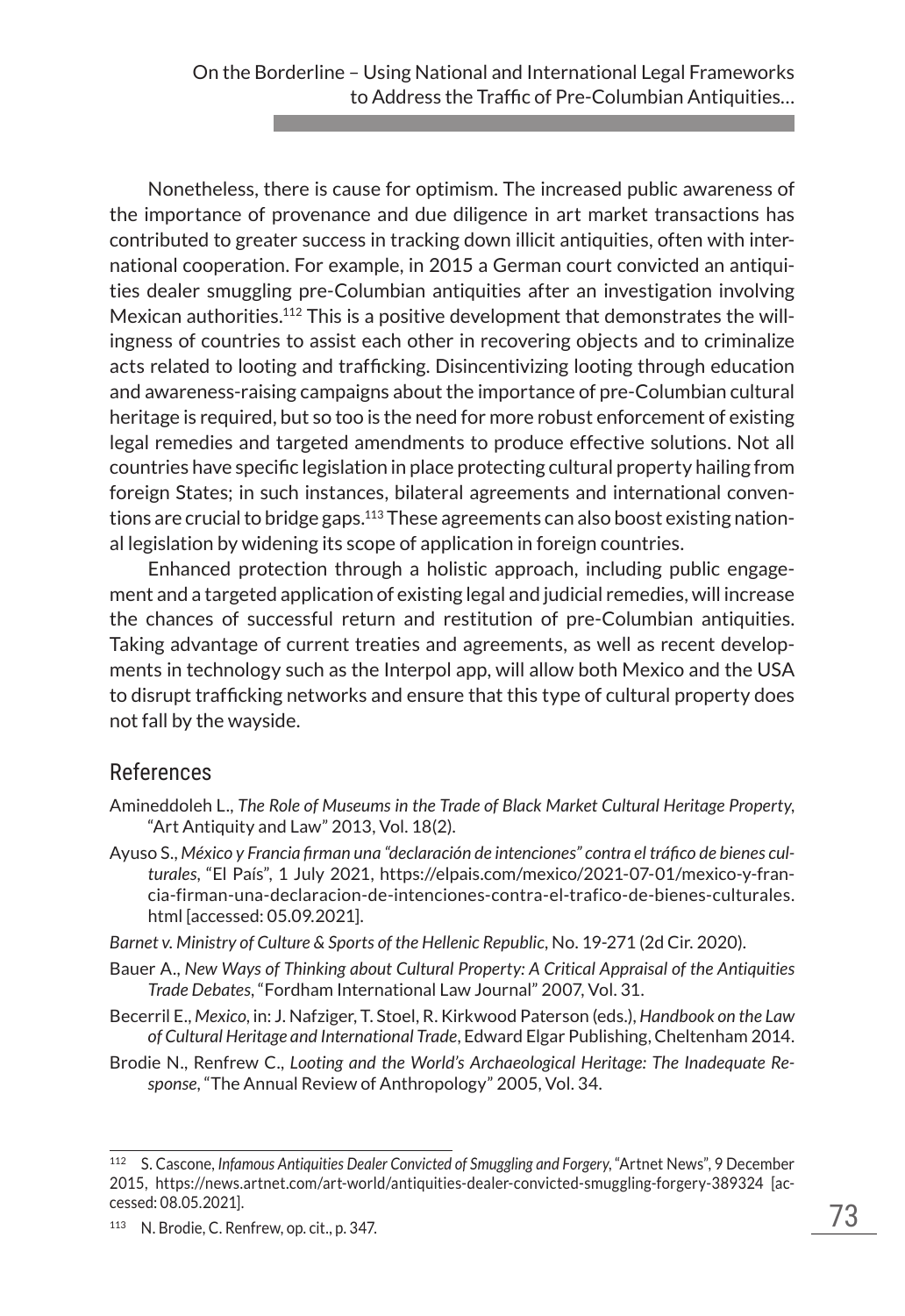#### Claudia S. Quiñones Vilá

- Cascone, S., *Infamous Antiquities Dealer Convicted of Smuggling and Forgery*, "Artnet News", 9 December 2015, https://news.artnet.com/art-world/antiquities-dealer-convicted-smuggling-forgery-389324 [accessed: 08.05.2021].
- Constitución Política de los Estados Unidos Mexicanos [Political Constitution of the United Mexican States].
- Convention on Cultural Property Implementation Act, Pub. L. 97-446, codified at 19 U.S.C. §2601-2613.

Convention on Stolen or Illegally Exported Cultural Objects, 24 June 1995, 34 ILM 1322.

- Convention on the Means of Prohibiting and Preventing the Illicit Import, Export and Transfer of Ownership of Cultural Property, 14 November 1970, 823 UNTS 231.
- Convention on the Protection of the Archaeological, Historical and Artistic Heritage of the American Nations, http://www.oas.org/en/sla/dil/inter\_american\_treaties\_C-16\_Convention\_Protection\_Archeological\_Heritage.asp [accessed: 18.09.2021].
- Daley J., *Manhattan DA Launches First Antiquities Trafficking Unit*, "Smithsonian Magazine", 22 December 2017, https://www.smithsonianmag.com/smart-news/manhattan-da-launches-first-antiquities-trafficking-unit-180967607/ [accessed: 10.05.2021].
- Directive (EU) 2018/843 of the European Parliament and of the Council of 30 May 2018 amending Directive (EU) 2015/849 on the prevention of the use of the financial system for the purposes of money laundering or terrorist financing, and amending Directives 2009/138/EC and 2013/36/EU, OJ L 156, 19.06.2018, p. 43.
- Dorantes Díaz F.J., *Derecho a la cultura en México. Su constitucionalización, sus características, alcances y limitaciones*, "Alegatos", September-December 2013, No. 85, https://www. corteidh.or.cr/tablas/r32205.pdf [accessed: 10.09.2021].
- Duhne E., Pérez J.P., Chagoya S., *Mexico*, in: B. Boesch (ed.), *The Art Collecting Legal Handbook*, Thomson Reuters, London 2013.
- Fitz Gibbon K., *No More "Good Provenance*,*"* "Cultural Property News", 29 March 2013, https:// culturalpropertynews.org/no-more-good-provenance/ [accessed: 07.05.2021].

Foreign Sovereign Immunities Act, Pub. L. No. 94-583 (1976) codified at 28 U.S.C. §1602-1611.

- *French Auctioneer Defies Mexico with Sale of Pre-Columbian Artifacts*, "Reuters", 18 September 2019, https://www.reuters.com/article/us-mexico-france-art-idUSKBN1W326D [accessed: 11.05.2021].
- Gerstenblith P., *Implementation of the 1970 UNESCO Convention by the United States and Other Market Nations*, in: J. Anderson, H. Geismar (eds.), *The Routledge Companion to Cultural Property*, Routledge, Oxon–New York 2017.
- Gobierno de México, Instituto Nacional de Antropología e Historia, *INAH estrena nuevo Sistema de registro de bienes culturales*, "Cultura", 11 March 2011, https://www.inah.gob. mx/boletines/786-inah-estrena-nuevo-sistema-de-registro-de-bienes-culturales [accessed: 11.05.2021].
- Honan W., *Art for Whose Sake? Trading in Antiquities; Rare Pre-Columbian Relics, at Any Cost*, "The New York Times", 31 July 1995, https://www.nytimes.com/1995/07/31/us/artfor-whose-sake-trading-in-antiquities-rare-pre-columbian-relics-at-any-cost.html [accessed: 11.05.2021].
- Interpol, *INTERPOL Launches App to Better Protect Cultural Heritage*, "Interpol News", 6 May 2021, https://www.interpol.int/en/News-and-Events/News/2021/INTER-POL-launches-app-to-better-protect-cultural-heritage [accessed: 11.05.2021].
- Landsberg T., *Looted Art: Mexico, Panama Protest Munich House Auction*, "DW", 21 September 2021, https://www.dw.com/en/looted-art-mexico-panama-protest-munich-houseauction/a-59248908 [accessed: 27.09.2021]

**Nr 22021 (7)**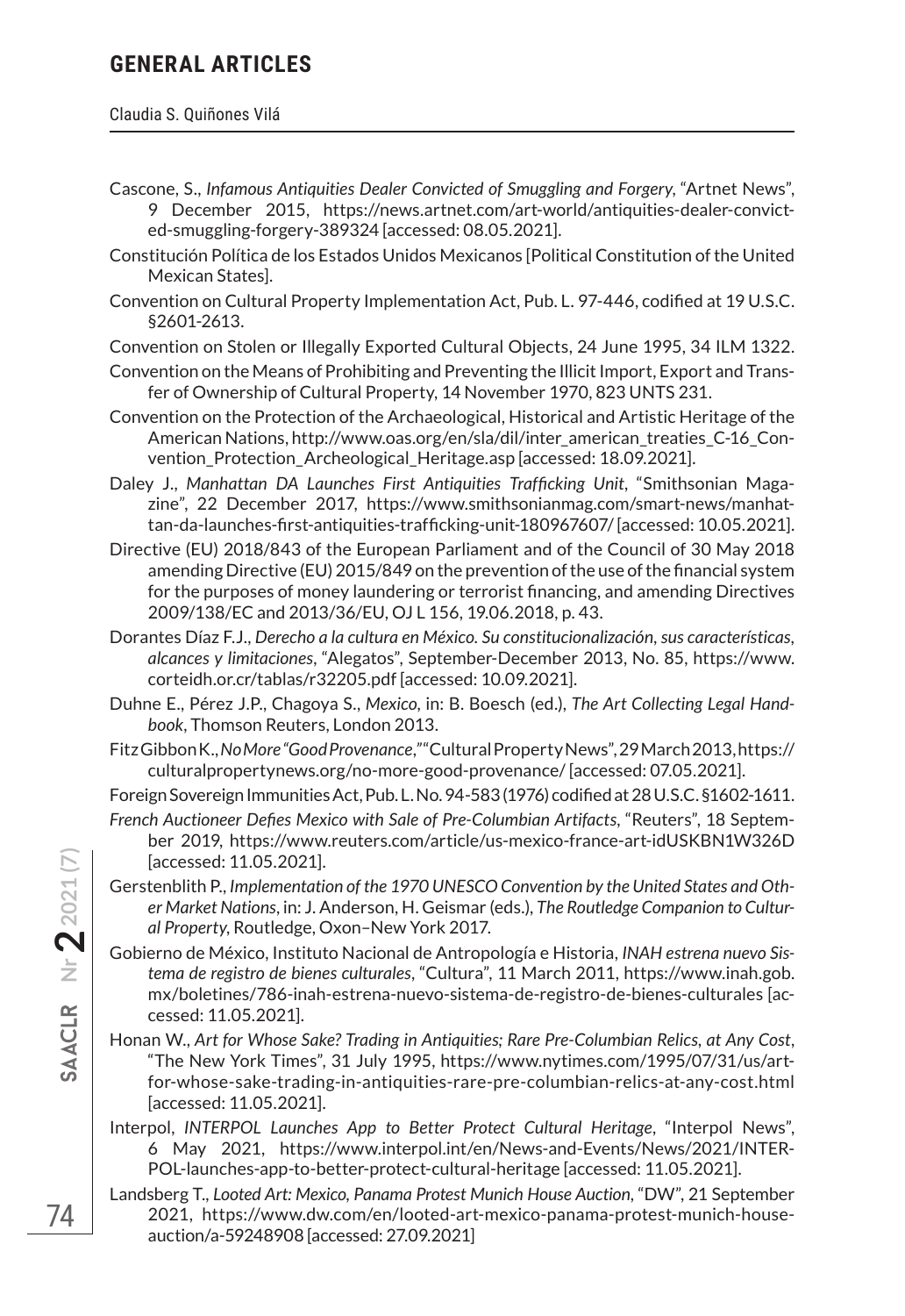- Levine A., *The Need for Uniform Legal Protection Against Cultural Property Theft: A Final Cry for the 1995 UNIDROIT Convention*, "Brooklyn Journal of International Law" 2011, Vol. 36.
- Ley de Preservación y Promoción de la Cultura de Yucatán [Law for the Preservation and Promotion of the Culture of Yucatán], 8 August 2005, http://www.archivogeneral. yucatan.gob.mx/files-content/general/14d4b9111d2efa7a84d9f0a674c9ea2b.pdf [accessed: 18.09.2021].
- Ley Federal para la Prevención e Identificación de Operaciones con Recursos de Procedencia Ilícita [Federal Law to Prevent and Identify Illegal Resources], 17 October 2012.
- Ley Federal sobre Monumentos y Zonas Arqueológicos, Artísticos, e Históricos [Cultural Protection Act], 6 May 1972, 312 D.O. 16 (Mex.).
- Manacorda S., *Criminal Law Protection of Cultural Heritage: An International Perspective*, in: S. Manacorda, D. Chappell (eds.), *Crime in the Art and Antiquities World: Illegal Trafficking in Cultural Property*, Springer Verlag, New York 2011.
- McAndrew C., *The Art Market 2021: An Art Basel & UBS Report*, "Art Basel & UBS", 16 March 2021, https://d2u3kfwd92fzu7.cloudfront.net/The\_Art\_Market\_2021.pdf [accessed: 11.05.2021].
- McGreevy N., *How a New Law Will Impact the U.S. Antiquities Trade*, "Smithsonian Magazine", 11 January 2021, https://www.smithsonianmag.com/smart-news/congress-increase-regulations-antiquities-trade-us-180976712/ [accessed: 11.05.2021].
- *Mexico. Report on the Implementation on [sic] the 1970 Convention on the Means of Prohibiting and Preventing the Illicit Import, Export and Transfer of Ownership of Cultural Property*, UNESCO, July 2015, http://www.unesco.org/new/fileadmin/MULTIMEDIA/HQ/CLT/ pdf/MEXICO\_REPORT.pdf [accessed: 05.09.2021].
- The Money Laundering and Terrorist Financing (Amendment) Regulations 2019 (SI 2019/1511).
- Morrow J.E., *The National Stolen Property Act and the Return of Stolen Cultural Property to its Rightful Foreign Owners*, "Boston College International and Comparative Law Review" 2007, Vol. 30.
- Nafziger J.A.R., *Seizure and Forfeiture of Cultural Property by the United States*, "Jeffrey S. Moorad Sports Law Journal" 1998, Vol. 5.
- National Stolen Property Act, 18 U.S.C. §2314 et seq. (2001).
- Noce V., *Pre-Columbian Auction in Paris Goes Ahead in Face of Protest from Guatemala and Mexico*, "The Art Newspaper", 19 September 2019, https://www.theartnewspaper.com/ news/Guatemala [accessed: 11.05.2021].
- Phelps R.D., *Protecting North America's Past: The Current (and Ineffective) Laws Preventing the Illicit Trade of Mexican Pre-Columbian Antiquities and How We Can Improve Them*, "Texas Law Review" 2016, Vol. 94.
- Porterfield C., *Smugglers Are Using Coronavirus Lockdowns To Loot Artifacts*, "Forbes", 30 April 2020, https://www.forbes.com/sites/carlieporterfield/2020/04/30/ smugglers-are-using-coronavirus-lockdowns-to-loot-artifacts/?sh=58e7ae4436bf [accessed: 11.05.2021].
- Potter L.S., Zagaris B., *Toward a Common U.S.-Mexican Cultural Heritage: The Need for a Regional Americas Initiative in the Recovery and Return of Stolen Cultural Property*, "Global Business and Development Law Journal" 1992, Vol. 5(2).
- *The Prosecutor v. Ahmad Al Faqi Al Mahdi* (Case No. ICC-01/12-01/15).
- Prott L.V., *UNESCO and UNIDROIT: A Partnership against Trafficking in Cultural Objects*, "Uniform Law Review" 1996, Vol. 1(1).